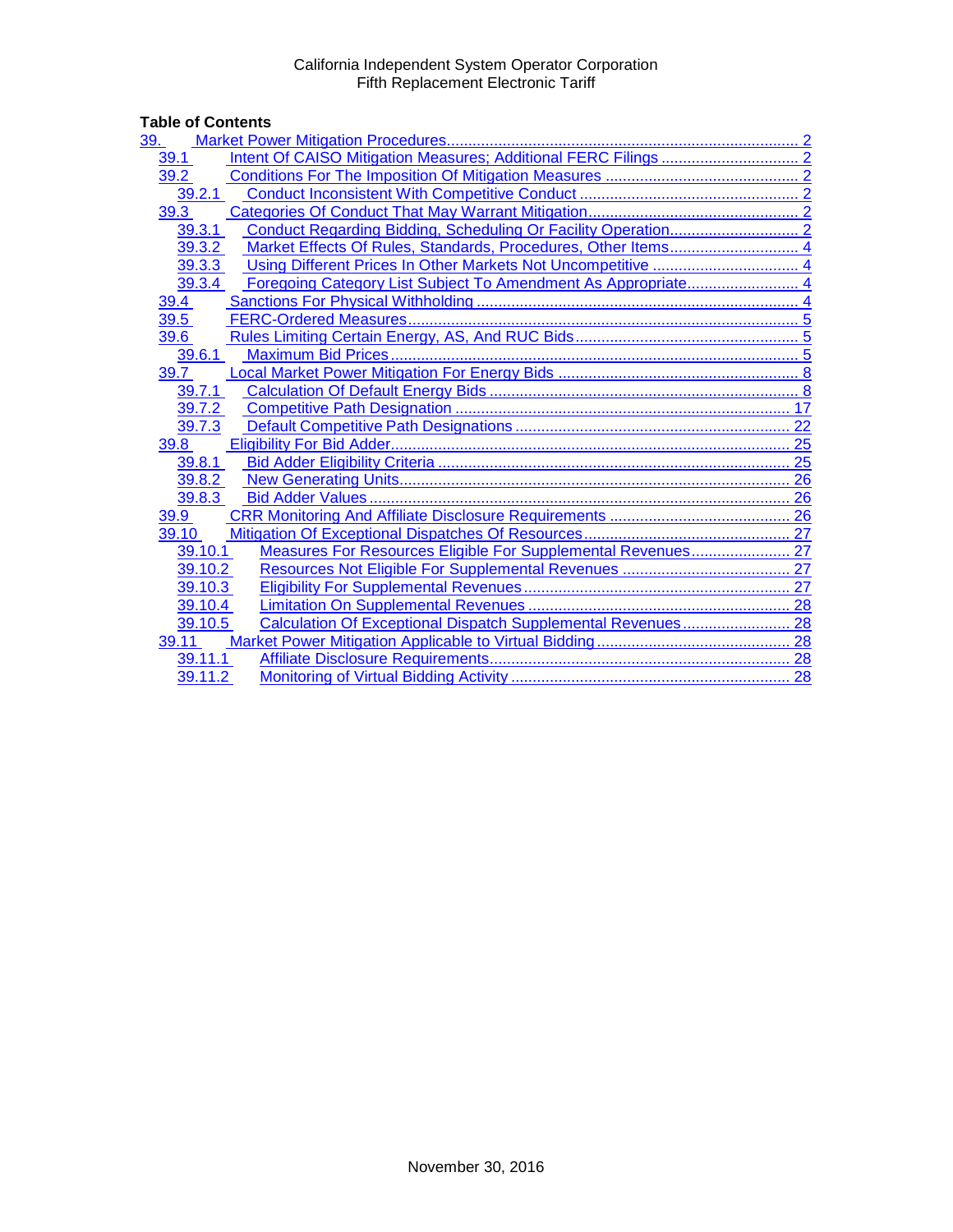#### <span id="page-1-0"></span>**39. Market Power Mitigation Procedures**

## <span id="page-1-1"></span>**39.1 Intent Of CAISO Mitigation Measures; Additional FERC Filings**

These CAISO market power mitigation measures ("Mitigation Measures") are intended to provide the means for the CAISO to mitigate the market effects of any conduct that would substantially distort competitive outcomes in the CAISO Markets while avoiding unnecessary interference with competitive price signals. These Mitigation Measures are intended to minimize interference with an open and competitive market, and thus to permit, to the maximum extent practicable, price levels to be determined by competitive forces under the prevailing market conditions. To that end, the Mitigation Measures authorize the mitigation only of specific conduct identified through explicit procedures specified below. In addition, the CAISO shall monitor the markets it administers for conduct that it determines constitutes an abuse of market power but is not addressed by the market power mitigation procedures specified below. If the CAISO identifies any such conduct, it shall make a filing under Section 205 of the Federal Power Act, 16 U.S.C. § 824d, with FERC requesting authorization to apply appropriate mitigation measures. Any such filing shall identify the particular conduct the CAISO believes warrants mitigation, shall propose a specific mitigation measure for the conduct, and shall set forth the CAISO's justification for imposing that mitigation measure.

#### <span id="page-1-2"></span>**39.2 Conditions For The Imposition Of Mitigation Measures**

## <span id="page-1-3"></span>**39.2.1 Conduct Inconsistent With Competitive Conduct**

In general, the CAISO shall consider a Market Participant's conduct to be inconsistent with competitive conduct if the conduct would not be in the economic interest of the Market Participant in the absence of market power. The categories of conduct that are inconsistent with competitive conduct include, but may not be limited to, the four categories of conduct specified in Section 39.3 below.

## <span id="page-1-4"></span>**39.3 Categories Of Conduct That May Warrant Mitigation**

## <span id="page-1-5"></span>**39.3.1 Conduct Regarding Bidding, Scheduling Or Facility Operation**

Mitigation Measures may be applied to bidding, scheduling or operation of an Electric Facility or as specified in Section 39.3.1. The following categories of conduct, whether by a single firm or by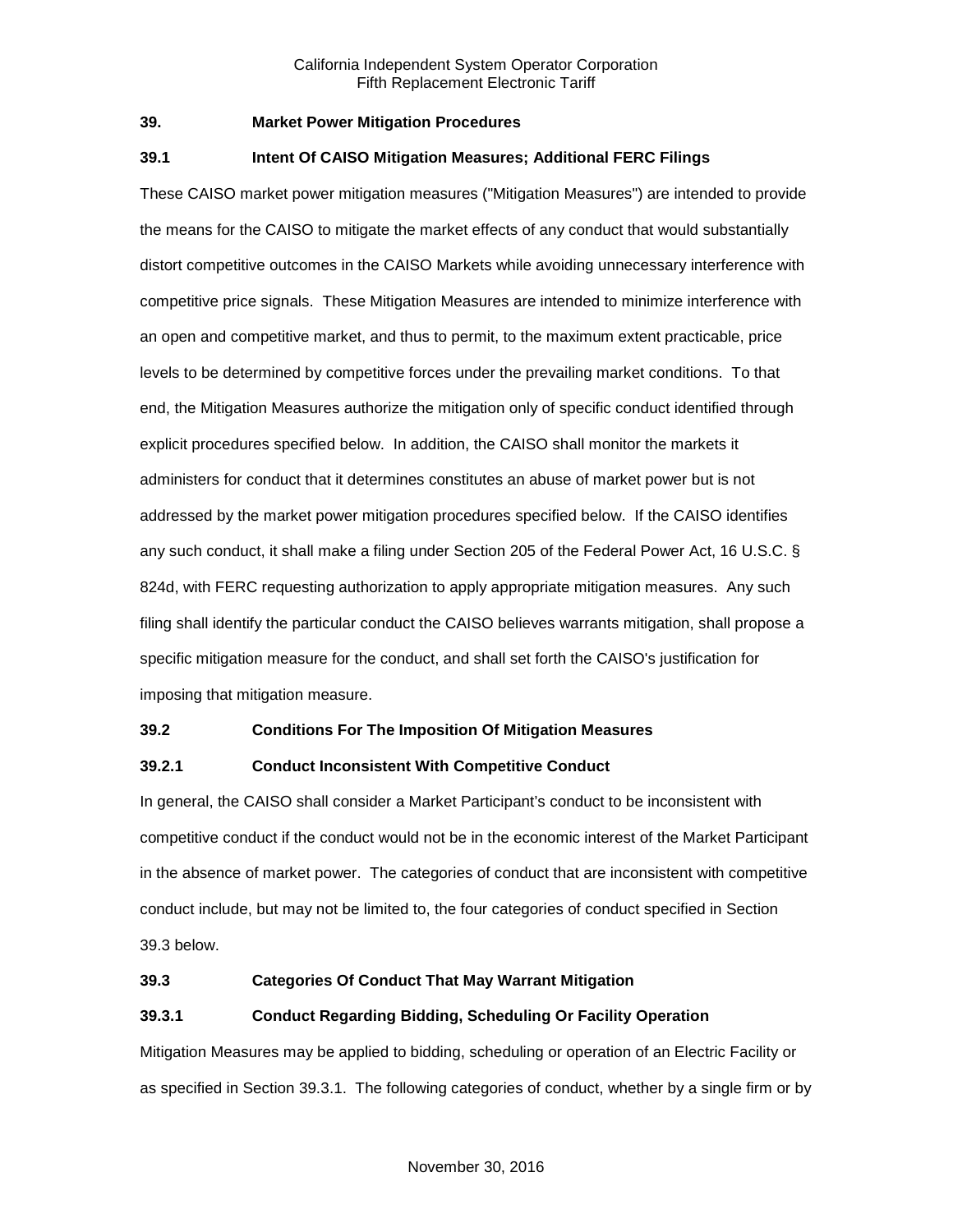multiple firms acting in concert, may cause a material effect on prices or generally the outcome of the CAISO Markets if exercised from a position of market power. Accordingly, the CAISO shall monitor the CAISO Markets for the following categories of conduct, and shall impose appropriate Mitigation Measures if such conduct is detected and the other applicable conditions for the imposition of Mitigation Measures are met:

- (1) Physical withholding of an Electric Facility, in whole or in part, that is, not offering to sell or schedule the output of or services provided by an Electric Facility capable of serving a CAISO Market. Such withholding may include, but not be limited to: (i) falsely declaring that an Electric Facility has been forced out of service or otherwise become totally or partially unavailable, (ii) refusing to offer Bids for an Electric Facility when it would be in the economic interest, absent market power, of the withholding entity to do so, (iii) declining Bids called upon by the CAISO (unless the CAISO is informed in accordance with established procedures that the relevant resource for which the Bid is submitted has undergone a forced outage or derate), or (iv) operating a Generating Unit in Real-Time to produce an output level that is less than the Dispatch Instruction.
- (2) Economic withholding of an Electric Facility, that is, submitting Bids for an Electric Facility that are unjustifiably high (relative to known operational characteristics and/or the known operating cost of the resource) so that: (i) the Electric Facility is not or will not be dispatched or scheduled, or (ii) the Bids will set LMPs.
- (3) Uneconomic production from an Electric Facility, that is, increasing the output of an Electric Facility to levels that would otherwise be uneconomic in order to cause, and obtain benefits from, a Transmission Constraint.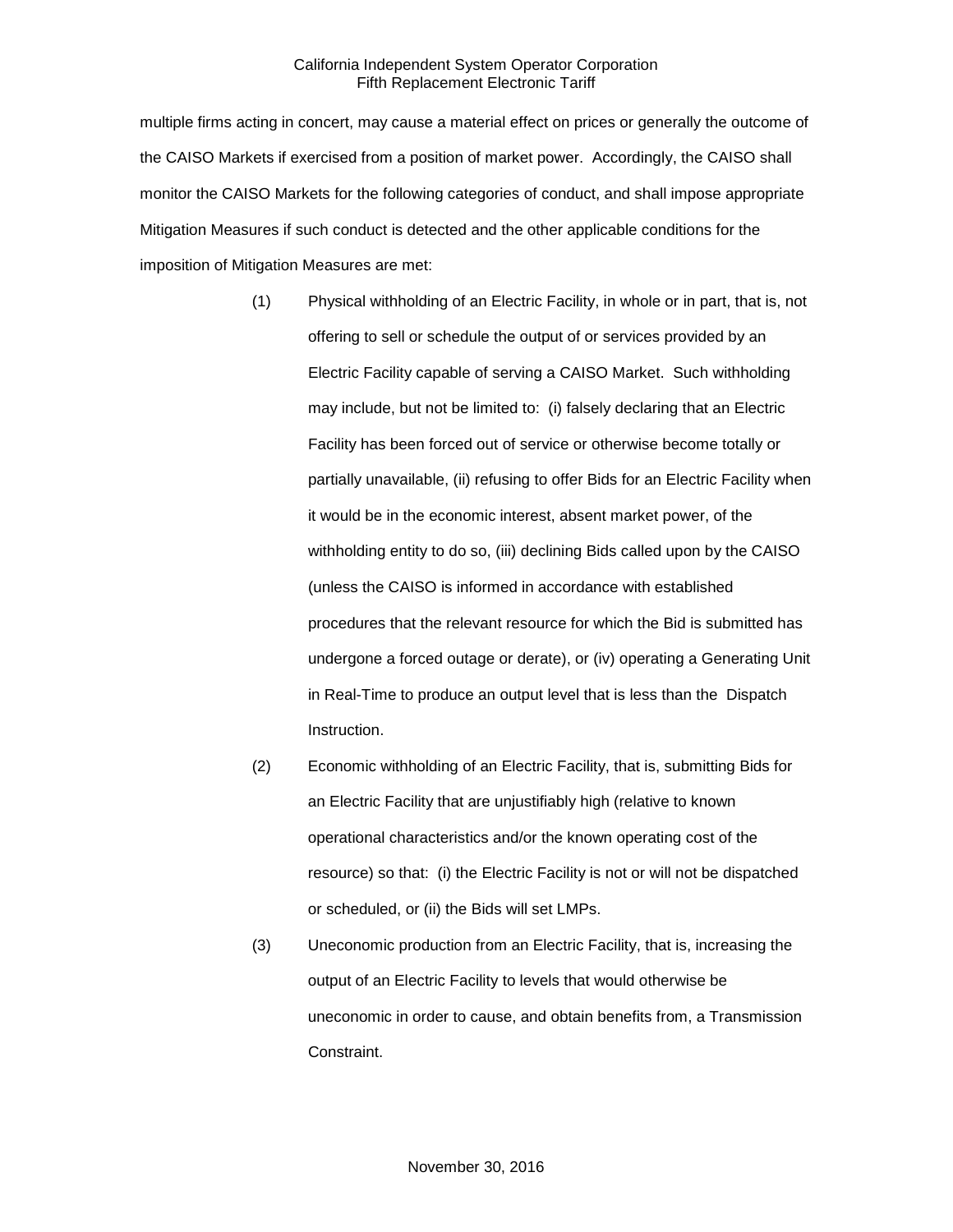(4) Bidding practices that distort prices or uplift charges away from those expected in a competitive market, such as registering Start-Up Cost and Minimum Load Cost data or submitting Bid Costs on behalf of an Electric Facility that are unjustifiably high (relative to known operational characteristics and/or the known operating cost of the resource) or misrepresenting the physical operating capabilities of an Electric Facility resulting in uplift payments or prices significantly in excess of actual costs.

#### <span id="page-3-0"></span>**39.3.2 Market Effects Of Rules, Standards, Procedures, Other Items**

Mitigation Measures may also be imposed to mitigate the market effects of a rule, standard, procedure, design feature, or known software imperfection of a CAISO Market that allows a Market Participant to manipulate market prices or otherwise impair the efficient operation of that market, pending the revision of such rule, standard, procedure design feature, or software defect to preclude such manipulation of prices or impairment of efficiency.

## <span id="page-3-1"></span>**39.3.3 Using Different Prices In Other Markets Not Uncompetitive**

Taking advantage of opportunities to sell at a higher price or buy at a lower price in a market other than a CAISO Market shall not be deemed a form of withholding or otherwise inconsistent with competitive conduct.

## <span id="page-3-2"></span>**39.3.4 Foregoing Category List Subject To Amendment As Appropriate**

The CAISO shall monitor CAISO Markets for other categories of conduct, whether by a single firm or by multiple firms acting in concert, that have material effects on prices in a CAISO Market or other payments. The CAISO shall seek to amend the foregoing list as may be appropriate to include any such conduct that would substantially distort or impair the competitiveness of any of the CAISO Markets.

#### <span id="page-3-3"></span>**39.4 Sanctions For Physical Withholding**

The CAISO may report a Market Participant the CAISO determines to have engaged in physical withholding, including providing the CAISO false information regarding derating or outage of an Electric Facility, to the Federal Energy Regulatory Commission in accordance with Section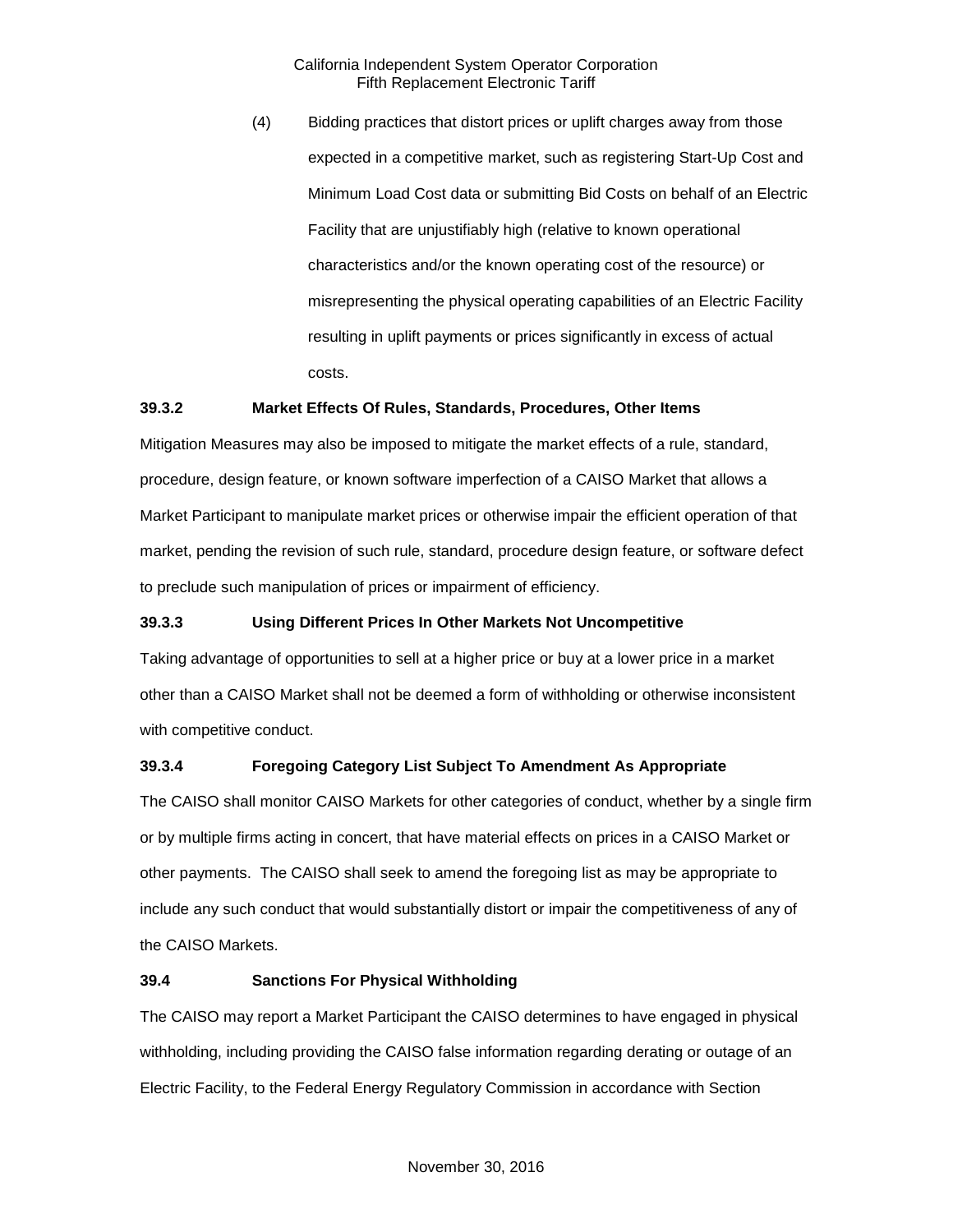9.3.10.5. In addition, a Market Participant that fails to operate a Generating Unit in conformance with CAISO Dispatch Instructions shall be subject to the penalties set forth in Section 11.23.

## <span id="page-4-0"></span>**39.5 FERC-Ordered Measures**

In addition to any mitigation measures specified above, the CAISO shall administer, and apply when appropriate in accordance with their terms, such other mitigation measures as it may be directed to implement by order of the FERC.

## <span id="page-4-1"></span>**39.6 Rules Limiting Certain Energy, AS, And RUC Bids**

## <span id="page-4-2"></span>**39.6.1 Maximum Bid Prices**

Notwithstanding any other provision of this CAISO Tariff, maximum Bid price provisions of Section 39 shall apply to limit, Energy Bids, RUC Availability Bids, and Ancillary Service Bids as specified below.

## **39.6.1.1 Maximum Price for Energy Bids**

For the twelve (12) months following the effective date of this Section, the maximum Energy Bid prices shall be \$500/MWh. After the twelfth month following the effective date of this Section, the maximum Energy Bid price shall be \$750/MWh. After the twenty-fourth month following the effective date of this Section, the maximum Energy Bid price shall be \$1,000/MWh.

## **39.6.1.2 Maximum RUC Availability Bid Prices**

The maximum RUC Availability Bid price shall be \$250/MW/h.

## **39.6.1.3 Maximum Ancillary Services Bid Prices**

The maximum level for Ancillary Services Bid prices shall be \$250/MWh.

#### **39.6.1.3.1 Maximum Regulation Mileage Bid Price**

The maximum Mileage Bid price shall be \$50.

## **39.6.1.4 Minimum Bid Price for Energy Bids**

The minimum Energy Bid price shall be negative \$150/MWh. These rules apply to all Energy Bids, including Virtual Bids.

## **39.6.1.5 Minimum Bid Price for Ancillary and RUC Bids**

Ancillary Service Bids and RUC Availability Bids submitted into CAISO markets must have Bid prices not less than \$0/MW/h.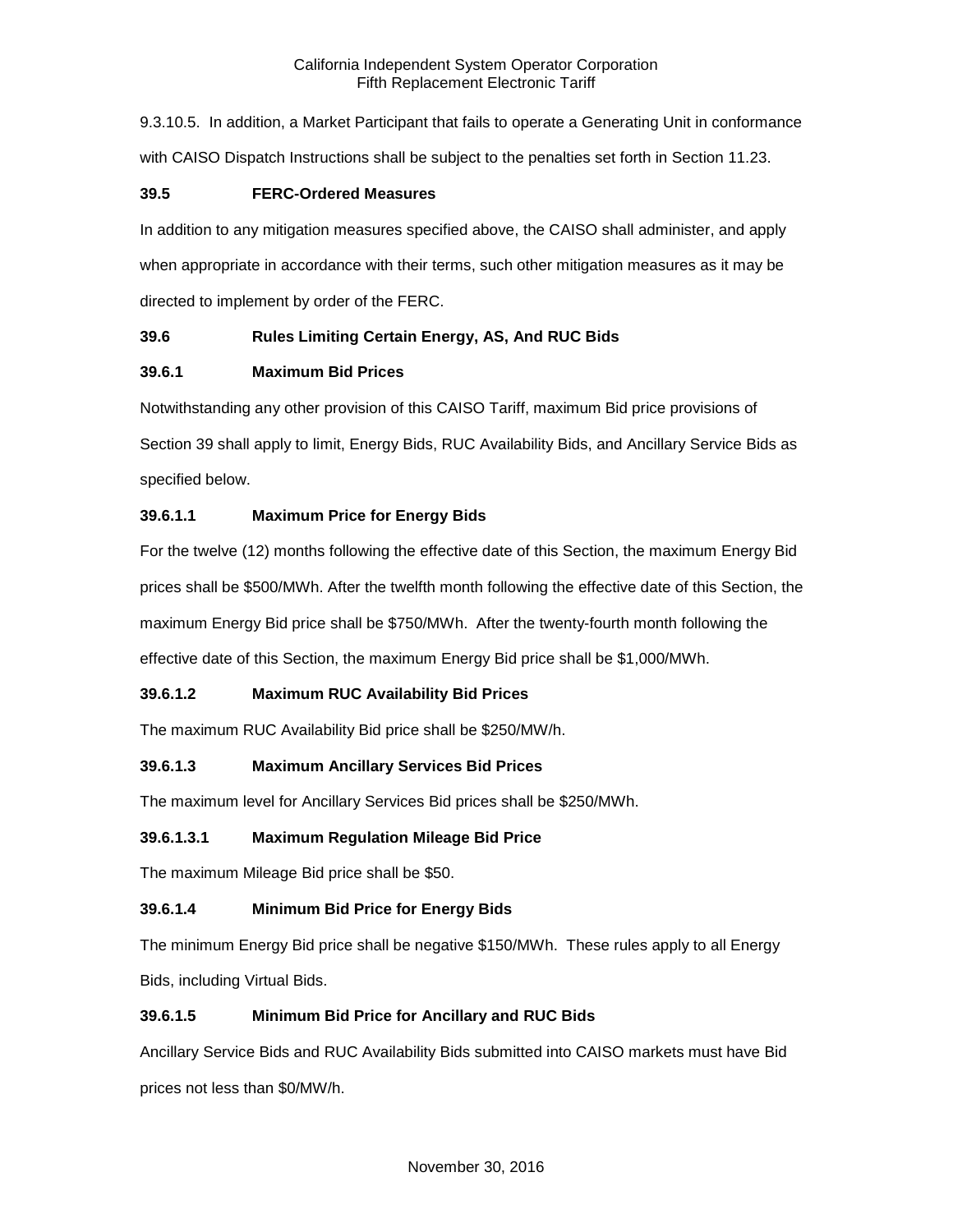#### **39.6.1.5.1 Minimum Regulation Mileage Bid Prices**

Regulation Mileage Bids submitted into CAISO markets must have Bid prices not less than \$0.

#### **39.6.1.6 Maximum Start-Up Cost and Minimum Load Cost Registered Cost Values**

The maximum Start-Up Cost and Minimum Load Cost values registered in the Master File by Scheduling Coordinators for capacity of non-Multi-Stage Generating Resources that are eligible and elect to use the Registered Cost methodology in accordance with Section 30.4 will be limited to 150 percent of the Projected Proxy Cost. The maximum Start-Up Cost and Minimum Load Cost values registered in the Master File by Scheduling Coordinators for capacity of Multi-Stage Generating Resources that are eligible and elect to use the Registered Cost methodology in accordance with Section 30.4 will be limited to 150 percent of the Projected Proxy Cost for each MSG Configuration of the resources. The Projected Proxy Cost for natural gas-fired resources will include a gas price component, a major maintenance expense component, if available, a volumetric Grid Management Charge component, and, if eligible, a projected Greenhouse Gas Allowance Price component calculated as set forth in this Section 39.6.1.6. The Projected Proxy Cost for non-natural gas-fired resources will be based on costs provided to the CAISO pursuant to Section 30.4.1.1.2, a major maintenance expense component, if available, a volumetric Grid Management Charge component, and, if eligible, a projected Greenhouse Gas Allowance Price component calculated as set forth in this Section 39.6.1.6.

#### **39.6.1.6.1 Gas Price Component of Projected Proxy Cost**

For natural gas-fired resources, the CAISO will calculate a gas price to be used in establishing maximum Start-Up Costs and Minimum Load Costs after the twenty-first day of each month and post it on the CAISO Website by the end of each calendar month. The price will be applicable for Scheduling Coordinators for natural gas-fired Use-Limited Resources electing to use the Registered Cost methodology until a new gas price is calculated and posted on the CAISO Website. The gas price will be calculated as follows:

(1) Daily closing prices for monthly natural gas futures contracts at Henry Hub for the next calendar month are averaged over the first twenty-one (21) days of the month, resulting in a single average for the next calendar month.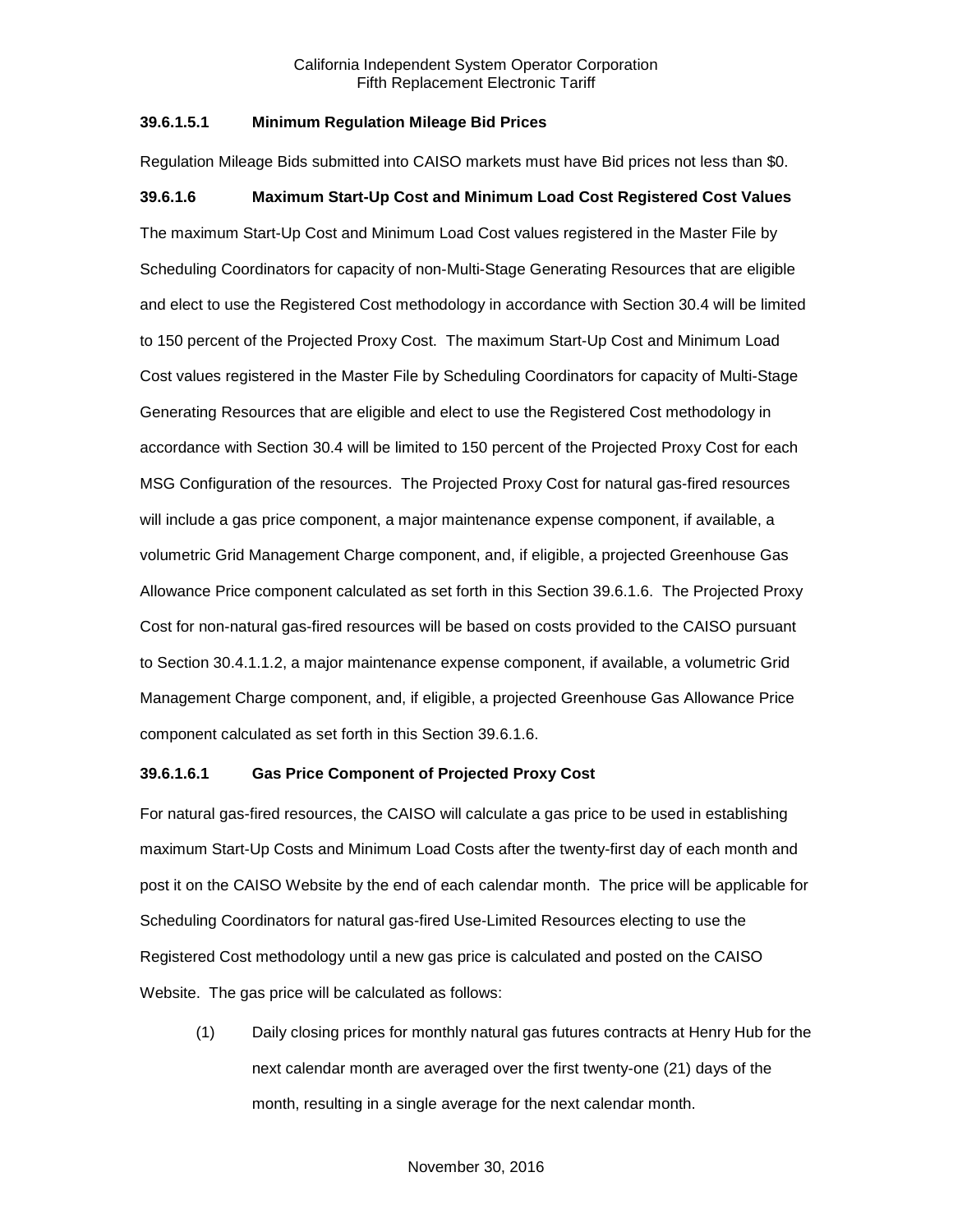- (2) Daily prices for futures contracts for basis swaps at identified California delivery points, are averaged over the first twenty-one (21) days of the month for the identified California delivery points as set forth in the Business Practice Manual.
- (3) For each of the California delivery points, the average Henry Hub and basis swap prices are combined and will be used as the baseline gas price applicable for calculating the caps for Start-Up and Minimum Load Costs for Use-Limited Resources electing to use the Registered Cost methodology. The most geographically appropriate will apply to a particular resource.
- (4) The applicable intra-state gas transportation charge as set forth in the Business Practice Manual will be added to the baseline gas price for each Use-Limited Resource that elects to use the Registered Cost methodology to create a final gas price for calculating the caps for Start-Up and Minimum Load Costs for each such resource.

For non-natural gas-fired resources, the Projected Proxy Costs for Start-Up Costs and Minimum Load Costs will be calculated using the information contained in the Master File used for calculating the Proxy Cost, as set forth in the Business Practice Manual.

#### **39.6.1.6.2 Projected Greenhouse Gas Allowance Price**

For resources that are registered with the California Air Resources Board as having a greenhouse gas compliance obligation, the CAISO will calculate a projected Greenhouse Gas Allowance Price component to be used in establishing maximum Start-Up Costs and Minimum Load Costs after the twenty-first day of each month and will post it on the CAISO Website by the end of that month. The projected Greenhouse Gas Allowance Price component will be applicable for Scheduling Coordinators on behalf of eligible Use-Limited Resources electing to use the Registered Cost methodology until a new projected Greenhouse Gas Allowance Price component is calculated and posted on the CAISO Website. The projected Greenhouse Gas Allowance Price component will be calculated by averaging the applicable daily Greenhouse Gas Allowance Prices calculated over the first twenty (20) days of the month using the methodology set forth in Section 39.7.1.1.1.4.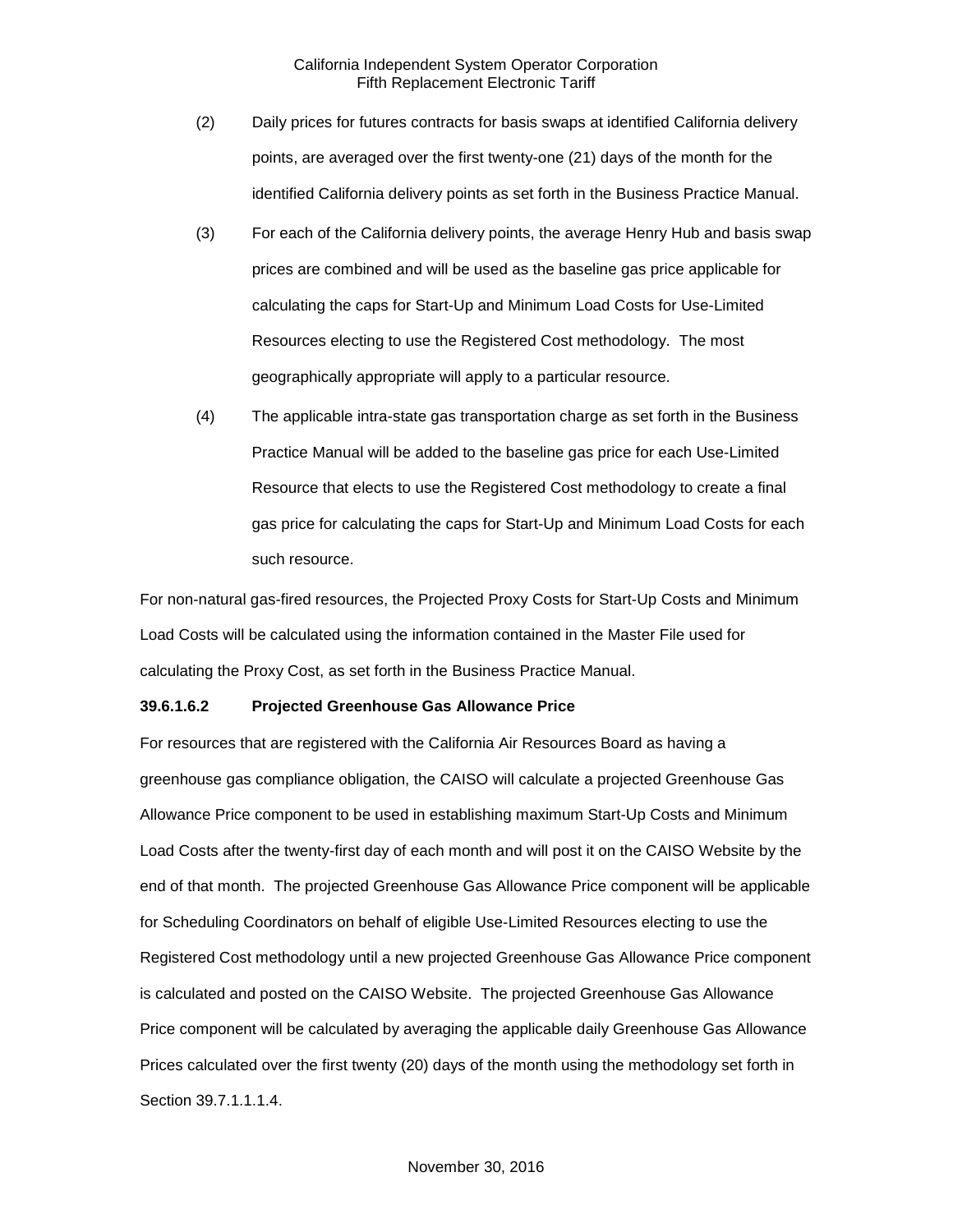## **39.6.1.6.3 Major Maintenance Expense Component**

The major maintenance expense component is determined based on the process set forth in Section 30.4.1.1.4.

## **39.6.1.6.4 Volumetric Grid Management Charge Component**

The volumetric Grid Management Charge component is set forth in Sections 39.7.1.1.1.1 and 39.7.1.1.1.2.

## **39.6.1.7 Maximum Transition Cost Values**

Scheduling Coordinators for capacity of Multi-Stage Generating Resources that are eligible and elect to use the Registered Cost methodology in accordance with Section 30.4 must register Transition Costs for each feasible transition between a lower MSG Configuration and a higher MSG Configuration, between zero and a maximum of 150 percent of the difference between the Projected Proxy Cost for the Start-Up Costs for the higher MSG Configuration, minus the Projected Proxy Cost for the Start-Up Costs for the lower MSG Configuration. If the result of this calculation is negative for any transition between two MSG Configurations, then the associated Transition Cost shall be zero.

## <span id="page-7-0"></span>**39.7 Local Market Power Mitigation For Energy Bids**

Local Market Power Mitigation is based on the assessment and designation of Transmission Constraints as competitive or non-competitive pursuant to Section 39.7.2. The local market power mitigation processes are described in Section 31.2 for the DAM and Sections 34.1.5 for the RTM.

## <span id="page-7-1"></span>**39.7.1 Calculation Of Default Energy Bids**

Default Energy Bids shall be calculated by the CAISO, for the on-peak hours and off-peak hours for both the DAM and RTMs, pursuant to one of the methodologies described in this Section. The Scheduling Coordinator for each Generating Unit owner or Participating Load must rank order the following options of calculating the Default Energy Bid starting with its preferred method. The Scheduling Coordinator must provide the data necessary for determining the Variable Costs unless the Negotiated Rate Option precedes the Variable Cost Option in the rank order, in which case the Scheduling Coordinator must have a negotiated rate established with the Independent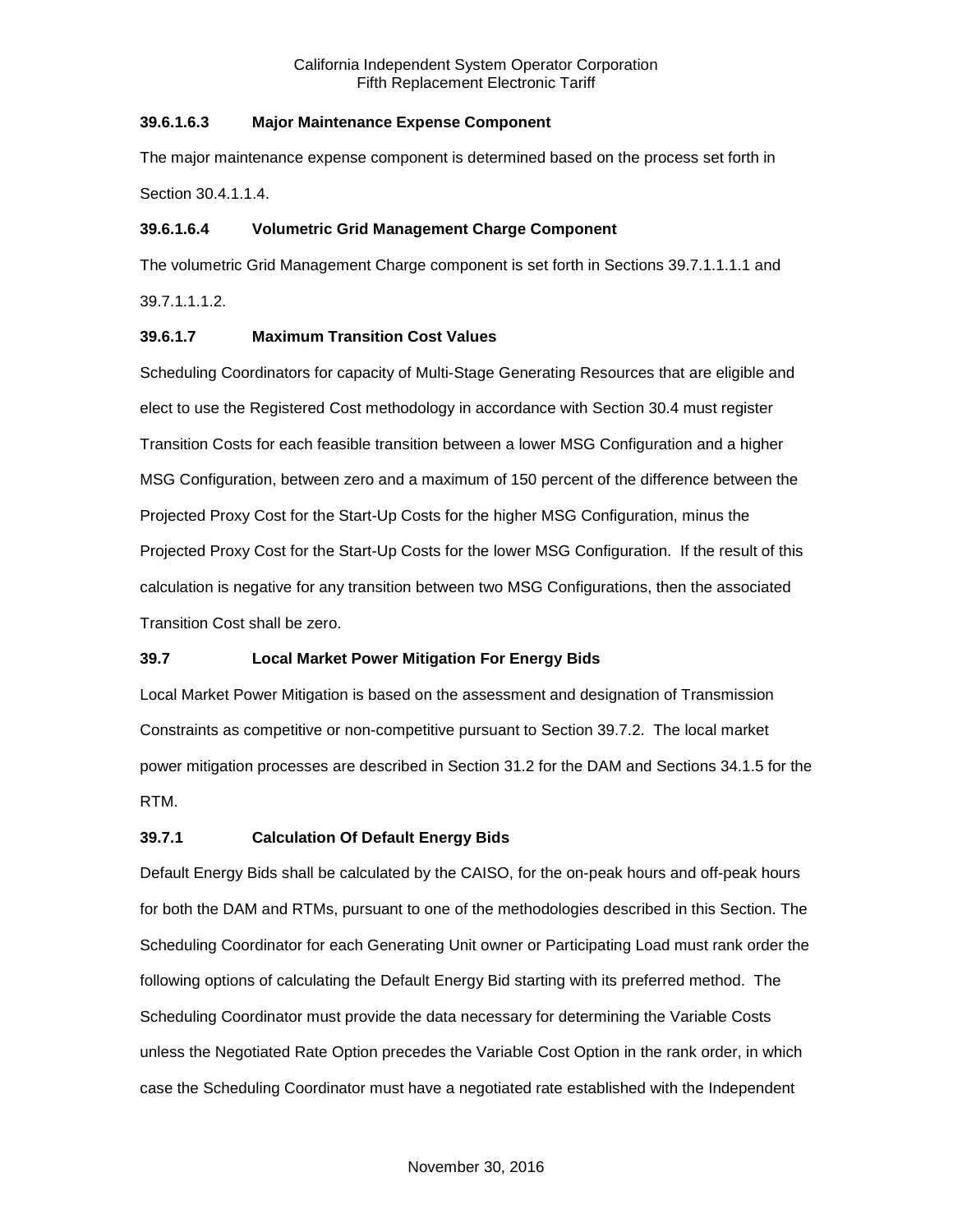Entity charged with calculating the Default Energy Bid. If no rank order is specified for a Generating Unit or Participating Load, then the default rank order of (1) Variable Cost Option, (2) Negotiated Rate Option, (3) LMP Option will be applied. For the first ninety (90) days after changes to resource status and MSG Configurations as specified in Section 27.8.3, including the first ninety (90) days after the effective date of Section 27.8.3, the Default Energy Bid option for the resource is limited to the Negotiated Rate Option or the Variable Cost Option.

#### **39.7.1.1 Variable Cost Option**

For natural gas-fueled units, the Variable Cost Option will calculate the Default Energy Bid by adding incremental cost (comprised of incremental fuel cost plus a volumetric Grid Management Charge adder plus a greenhouse gas cost adder if applicable) with variable operation and maintenance cost, adding ten percent (10%) to the sum, and adding a Bid Adder if applicable. For non-natural gas-fueled units, the Variable Cost Option will calculate the Default Energy Bid by summing incremental fuel cost plus ten percent (10%) of fuel cost plus a Bid Adder if applicable.

## **39.7.1.1.1 Incremental Cost Calculations Under the Variable Cost Option**

#### **39.7.1.1.1.1 Natural Gas-Fired Resources**

(a) Calculation of incremental fuel cost - For natural gas-fueled units, incremental fuel cost is calculated based on an incremental heat rate curve multiplied by the natural gas price calculated as described below.

Resource owners shall submit to the CAISO average heat rates (Btu/kWh) measured for at least two (2) and up to eleven (11) generating operating points (MW), where the first and last operating points refer to the minimum and maximum operating levels (i.e., PMin and PMax), respectively. The average heat rate curve formed by the (Btu/kWh, MW) pairs is a piece-wise linear curve between operating points, and two (2) average heat rate pairs yield one (1) incremental heat rate segment that spans two (2) consecutive operating points. The incremental heat rates (Btu/kWh) in the incremental heat rate curve are calculated by converting the average heat rates submitted by resource owners to the CAISO to requirements of heat input (Btu/h) for each of the operating points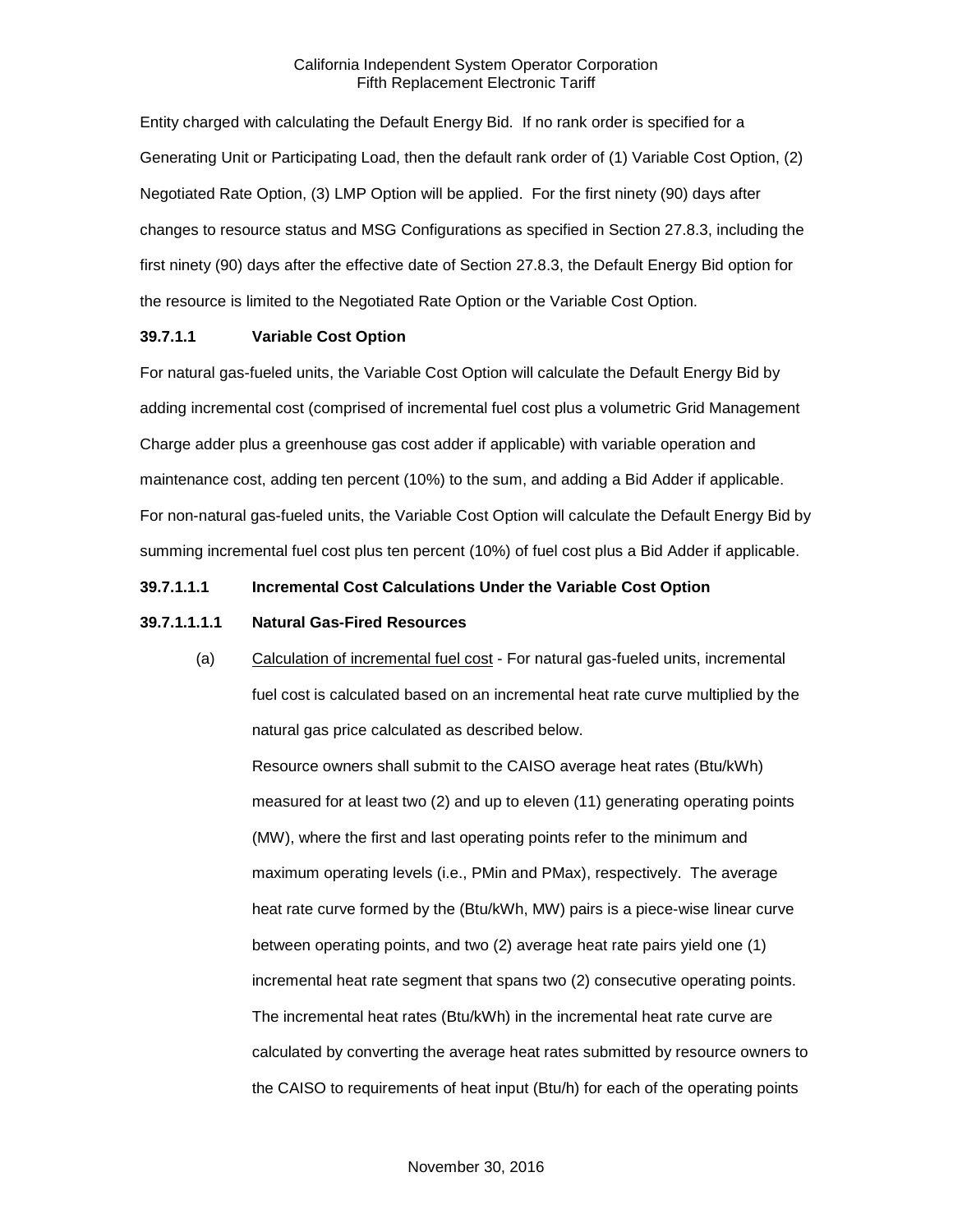and dividing the changes in requirements of heat input from one (1) operating point to the next by the changes in MW between two (2) consecutive operating points as specified in the Business Practice Manual. For each segment representing operating levels below eighty (80) percent of the unit's PMax, the incremental heat rate is limited to the maximum of the average heat rates for the two (2) operating points used to calculate the incremental heat rate segment. The unit's final incremental fuel cost curve is calculated by multiplying this incremental heat rate curve by the applicable natural gas price, and then, if necessary, applying a left-to-right adjustment to ensure that the final incremental cost curve is monotonically non-decreasing. Heat rate and cost curves shall be stored, updated, and validated in the Master File.

- (b) Calculation of greenhouse gas cost adder For each natural gas-fired resource registered with the California Air Resources Board as having a greenhouse gas compliance obligation, the CAISO will calculate a greenhouse gas cost adder as the product of the resource's incremental heat rate, the greenhouse gas emissions rate authorized by the California Air Resources Board, and the applicable Greenhouse Gas Allowance Price.
- (c) Calculation of volumetric Grid Management Charge adder For each natural gas-fired resource, the CAISO will include a volumetric Grid Management Charge adder that consists of: (i) the Market Services Charge; (ii) the System Operations Charge; and (iii) the Bid Segment Fee divided by the MW in the Bid segment.

#### **39.7.1.1.1.2 Non-Natural Gas-Fired Resources**

For non-natural gas-fueled units, incremental fuel cost is calculated based on an average cost curve as described below.

Resource owners for non-natural gas-fueled units shall submit to the CAISO average fuel costs (\$/MW) measured for at least two (2) and up to eleven (11) generating operating points (MW), where the first and last operating points refer to the minimum and maximum operating levels (i.e.,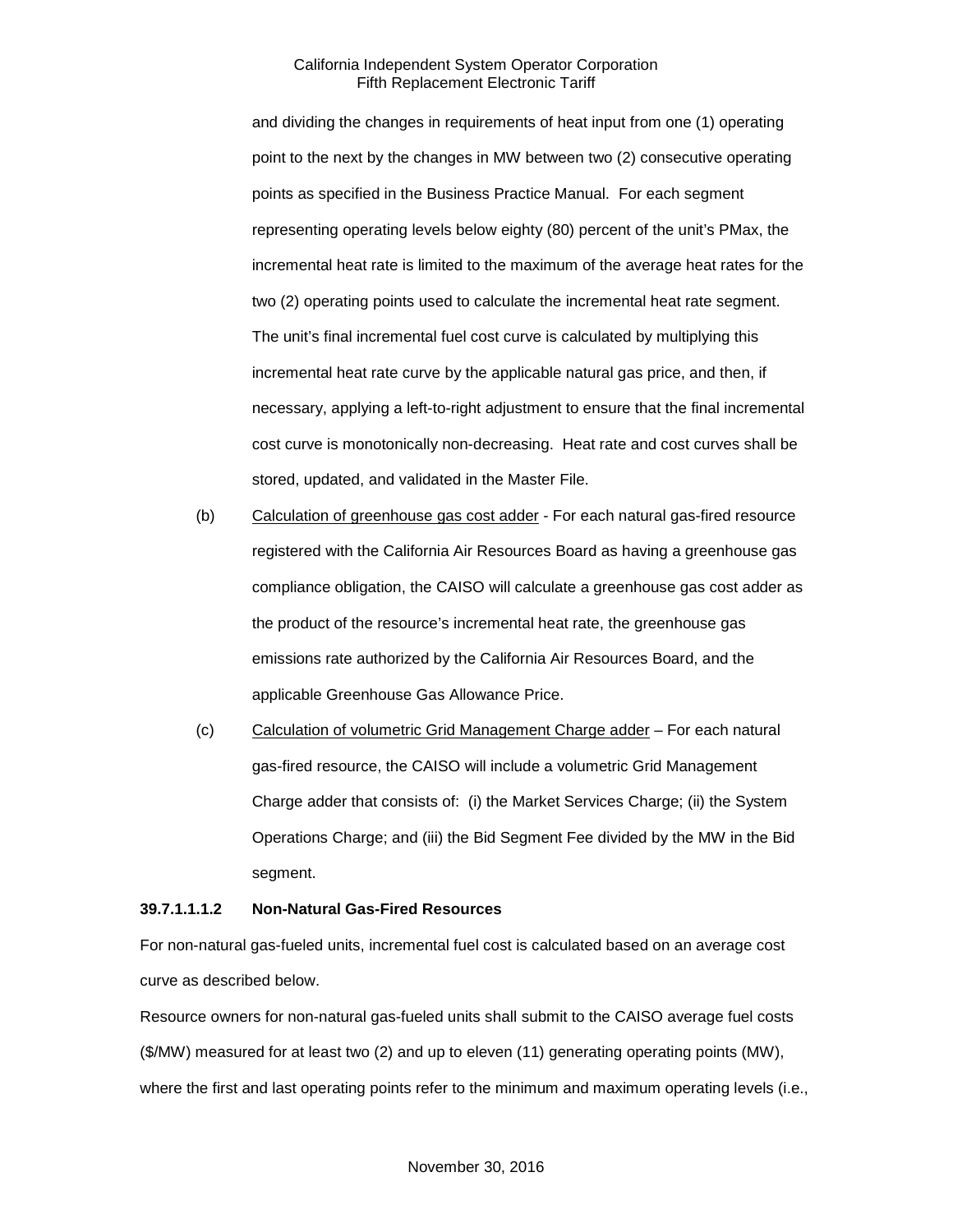PMin and PMax), respectively. The average cost curve formed by the (\$/MWh, MW) pairs is a piece-wise linear curve between operating points, and two (2) average cost pairs yield one (1) incremental cost segment that spans two (2) consecutive operating points. For each segment representing operating levels below eighty (80) percent of the unit's PMax, the incremental cost rate is limited to the maximum of the average cost rates for the two (2) operating points used to calculate the incremental cost segment. The unit's final incremental fuel cost curve is then adjusted, if necessary, applying a left-to-right adjustment to ensure that the final incremental cost curve is monotonically non-decreasing. Cost curves will include: (i) greenhouse gas allowance costs for each non-natural gas-fired resource registered with the California Air Resources Board as having a greenhouse gas compliance obligation, as provided to the CAISO by the Scheduling Coordinator for the resource; and (ii) a volumetric Grid Management Charge adder that consists of: (i) the Market Services Charge; (ii) the System Operations Charge; and (iii) the Bid Segment Fee divided by the MW in the Bid segment. Cost curves shall be stored, updated, and validated in the Master File.

#### **39.7.1.1.1.3 Calculation of Natural Gas Price**

- (a) The CAISO will use different gas price indices for the Day-Ahead Market and the Real-Time Market. If a gas price index is unavailable for any reason, the CAISO will use the most recently available gas price index as set forth in Section 39.7.1.1.1(c).
- (b) For the Day-Ahead Market, the CAISO will use a gas price index based on natural gas prices reported by the Intercontinental Exchange one (1) day prior to the applicable Trading Day between 8:00 and 9:00 a.m. Pacific Time for natural gas deliveries on the Trading Day, which is a volume-weighted average price calculated by the Intercontinental Exchange during the next-day trading window.
- (c) For the Real-Time Market, the CAISO will calculate a gas price index using at least two prices from two or more of the following publications: Natural Gas Intelligence, SNL Energy/BTU's Daily Gas Wire, Platt's Gas Daily, and the Intercontinental Exchange. The CAISO will update gas price indices for the Real-Time Market between the hours of 19:00 and 22:00 Pacific Time using natural gas prices published one (1) day prior to the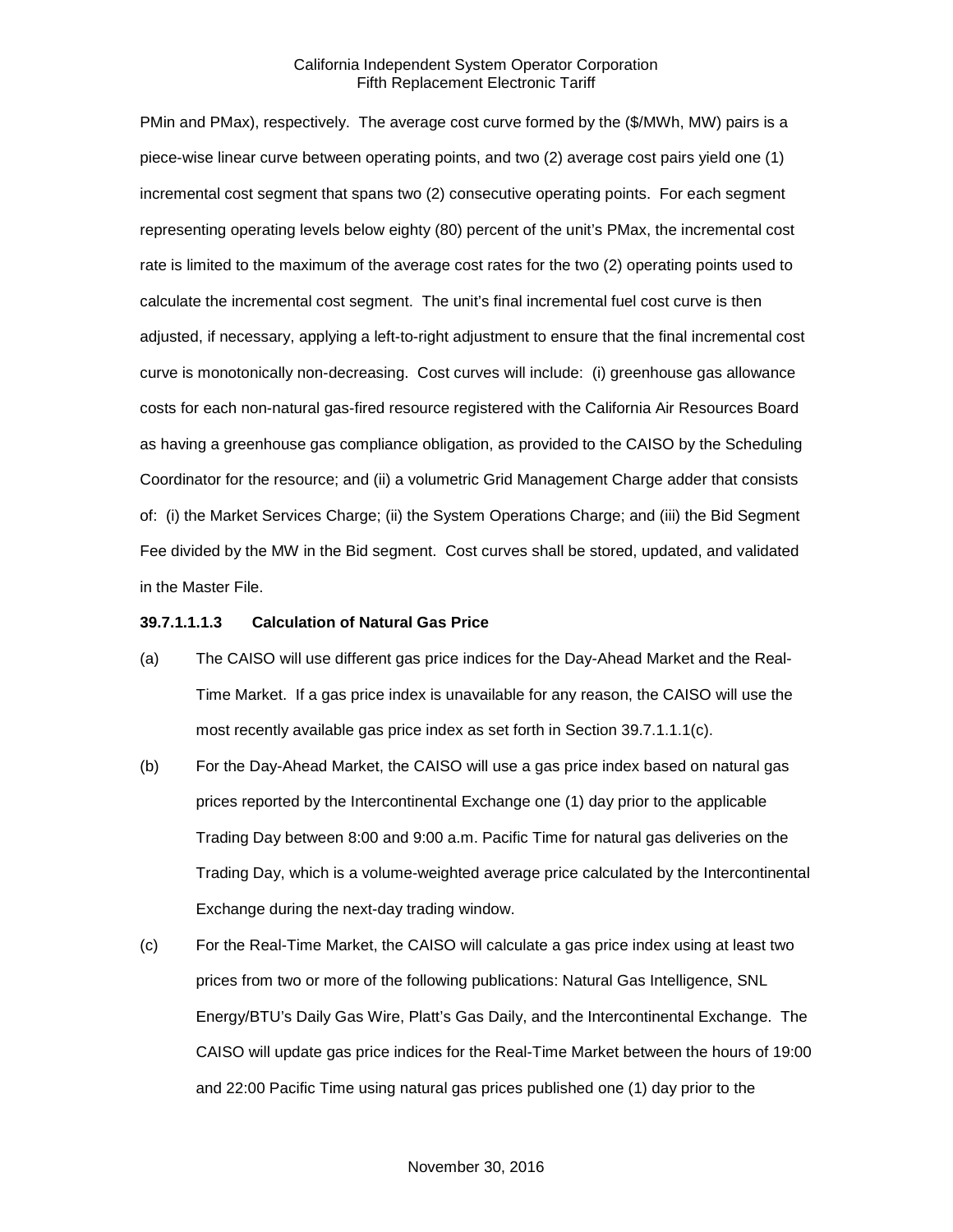applicable Trading Day for natural gas deliveries on the Trading Day, unless gas prices are not published on that day, in which case the CAISO will use the most recently published prices that are available.

(d) For the Real-Time Market, the CAISO will increase the gas price calculated pursuant to Section 39.7.1.1.1.3(c) for resources receiving gas service from Southern California Gas Company and San Diego Gas & Electric Company by an amount that: (1) improves the dispatch of these resources so that they are more likely to be dispatched to address local needs rather than system needs; (2) better accounts for systematic differences between day-ahead and same-day natural gas prices; and (3) improves the ability to manage the generators' gas usage within applicable gas balancing rules. For applicable resources, the CAISO will initially increase the gas commodity price used in the calculation of Start-Up Costs, Minimum Load Costs, and Transition Costs pursuant to Section 30.4.1.1, and Generated Bids pursuant to Section 40.6.8, by seventy-five (75) percent, and may decrease this amount or increase it further by an amount not to exceed \$2.50/therm plus two (2) times the next-day gas index price calculated pursuant to Section 39.7.1.1.1.3(b). For applicable resources, the CAISO will initially increase the gas commodity price used in the calculation of Default Energy Bids pursuant to Section 39.7.1.1 by twenty-five (25) percent, and may decrease this amount or increase it further by an amount not to exceed one hundred (100) percent. Upon determining that a subsequent increase in the gas price is necessary after the initial increase, the CAISO will issue a Market Notice specifying the amount of the increase.

#### **39.7.1.1.1.4 Calculation of Greenhouse Gas Allowance Price**

To calculate the Greenhouse Gas Allowance Price, the CAISO will use different greenhouse gas price indices for the Day-Ahead Market and the Real-Time Market and each greenhouse gas price index will be calculated on a daily basis using at least two prices from two or more of the following publications: the Intercontinental Exchange, CME Group, and ARGUS. If a greenhouse gas price index is unavailable for any reason, the CAISO will use the most recent available greenhouse gas price index. For the Day-Ahead Market, the CAISO will update the greenhouse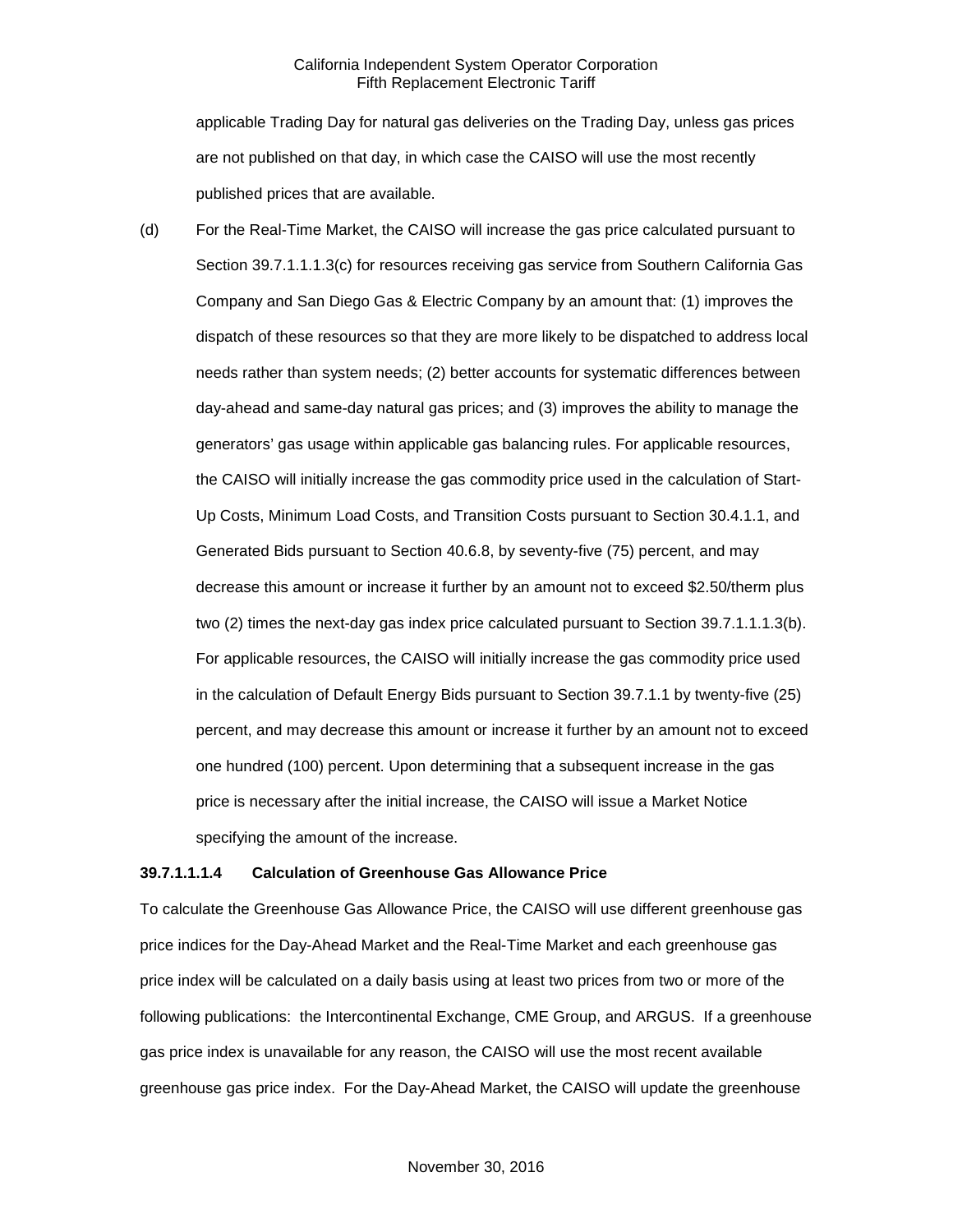gas price index between 19:00 and 22:00 Pacific Time using prices for greenhouse gas allowances published on the day that is two (2) days prior to the applicable Trading Day, unless prices for greenhouse gas allowances are not published on that day, in which case the CAISO will use the most recently published prices for greenhouse gas allowances that are available. For the Real-Time Market, the CAISO will update greenhouse gas price indices between the hours of 19:00 and 22:00 Pacific Time using prices for greenhouse gas allowances published one (1) day prior to the applicable Trading Day, unless prices for greenhouse gas allowances are not published on that day, in which case the CAISO will use the most recently published prices for greenhouse gas allowances that are available. The CAISO will calculate each Greenhouse Gas Allowance Price during a year using prices for greenhouse gas allowances from that same year.

**39.7.1.1.2 Variable Operation and Maintenance Cost Under the Variable Cost Option** The default value for the variable operation and maintenance cost portion will vary by fuel source or technology as follows: (1) solar \$0.00/MWh; (2) nuclear \$1.00/MWh; (3) coal \$2.00/MWh; (4) wind \$2.00/MWh; (5) hydro \$2.50/MWh; (6) natural gas-fired combined cycle and steam units \$2.80/MWh; (7) geothermal \$3.00 WMh; (8) landfill gas \$4.00/MWh; (9) combustion turbines and reciprocating engines \$4.80/MWh; and (10) biomass \$5.00/MWh. Resource specific values may be negotiated with the CAISO or the Independent Entity charged with calculating the Default Energy Bid. Default operation and maintenance values as well as any negotiated values will also be used to calculate Minimum Load Costs pursuant to Section 30.4.

#### **39.7.1.1.3 Filings with FERC to Recover Actual Marginal Fuel Procurement Costs**

A Scheduling Coordinator for a resource subject to the Variable Cost Option may seek to recover actual marginal fuel procurement costs pursuant to a filing with FERC in accordance with Section 30.11.

#### **39.7.1.2 LMP Option**

The CAISO will calculate the LMP Option for the Default Energy Bid as a weighted average of the lowest quartile of LMPs at the Generating Unit PNode in periods when the unit was Dispatched during the preceding ninety (90) day period for which LMPs that have passed the price validation and correction process set forth in Section 35 are available. The weighted average will be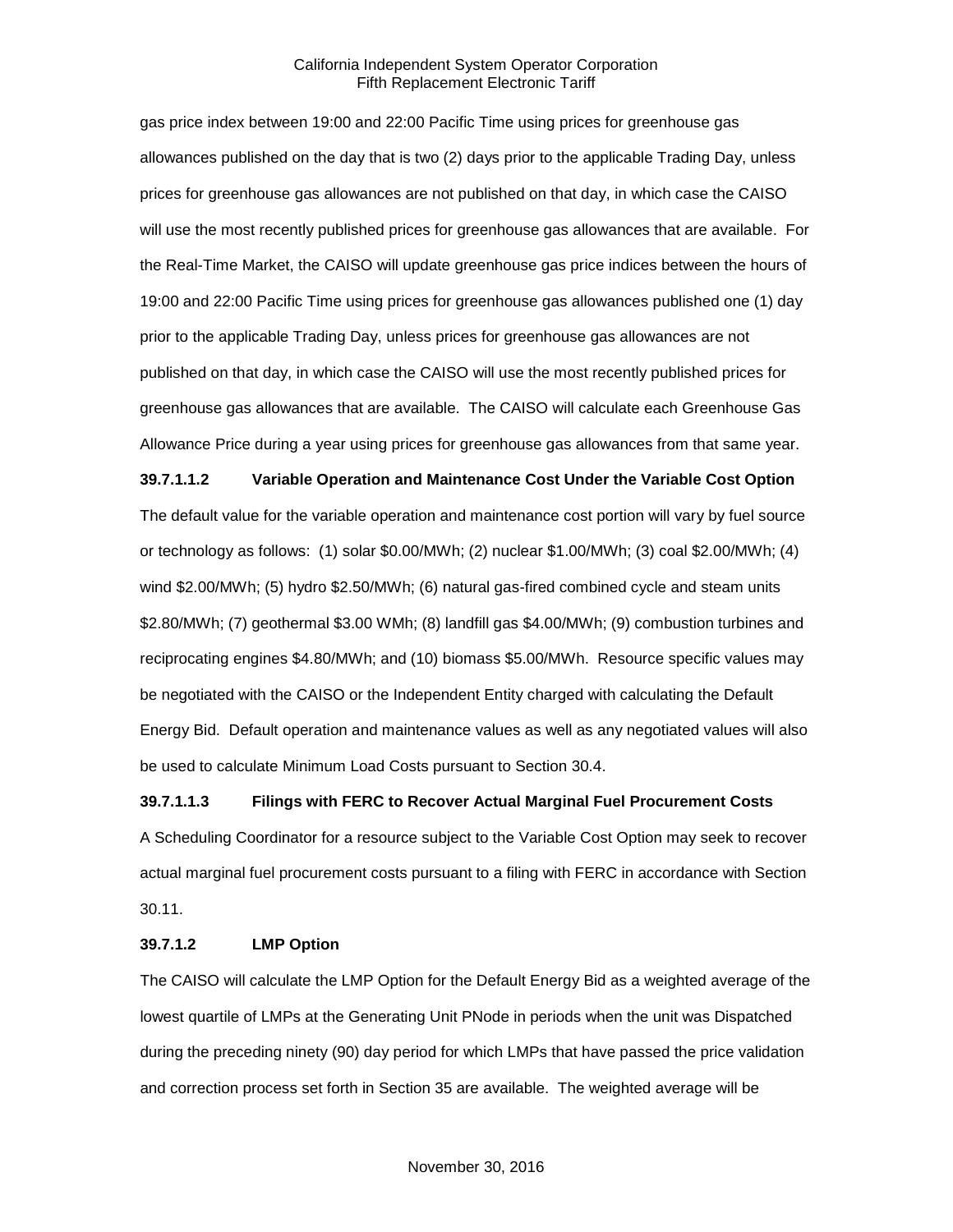calculated based on the quantities Dispatched within each segment of the Default Energy Bid curve. Each Bid segment created under the LMP Option for Default Energy Bids will be subject to a feasibility test, as set forth in a Business Practice Manual, to determine whether there are a sufficient number of data points to allow for the calculation of an LMP based Default Energy Bid. The feasibility test is designed to avoid excessive volatility of the Default Energy Bid under the LMP Option that could result when calculated based on a relatively small number of prices.

#### **39.7.1.3 Negotiated Rate Option**

#### **39.7.1.3.1 Submission Process**

Scheduling Coordinators that elect the Negotiated Rate Option for the Default Energy Bid shall submit a proposed Default Energy Bid along with supporting information and documentation as described in a BPM. Within ten (10) Business Days of receipt, the CAISO or an Independent Entity selected by the CAISO will provide a written response. If the CAISO or Independent Entity accepts the proposed Default Energy Bid, it will become effective within three (3) Business Days from the date of acceptance by the CAISO and remain in effect until: (1) the Default Energy Bid is modified by FERC; (2) the Default Energy Bid is modified by mutual agreement of the CAISO and the Scheduling Coordinator; or (3) the Default Energy Bid expires, is terminated or is modified pursuant to any agreed upon term or condition or pertinent FERC order.

If the CAISO or Independent Entity selected by the CAISO does not accept the proposed Default Energy Bid, the CAISO or Independent Entity selected by the CAISO and the Scheduling Coordinator shall enter a period of good faith negotiations that terminates sixty (60) days following the date of submission of a proposed Default Energy Bid by a Scheduling Coordinator. If at any time during this period, the CAISO or Independent Entity selected by the CAISO and the Scheduling Coordinator agree upon the Default Energy Bid, it will be become effective within three (3) Business Days of the date of agreement and remain in effect until: (1) the Default Energy Bid is modified by FERC; (2) the Default Energy Bid is modified by mutual agreement of the CAISO and the Scheduling Coordinator; or (3) the Default Energy Bid expires, is terminated or is modified pursuant to any agreed upon term or condition or pertinent FERC order.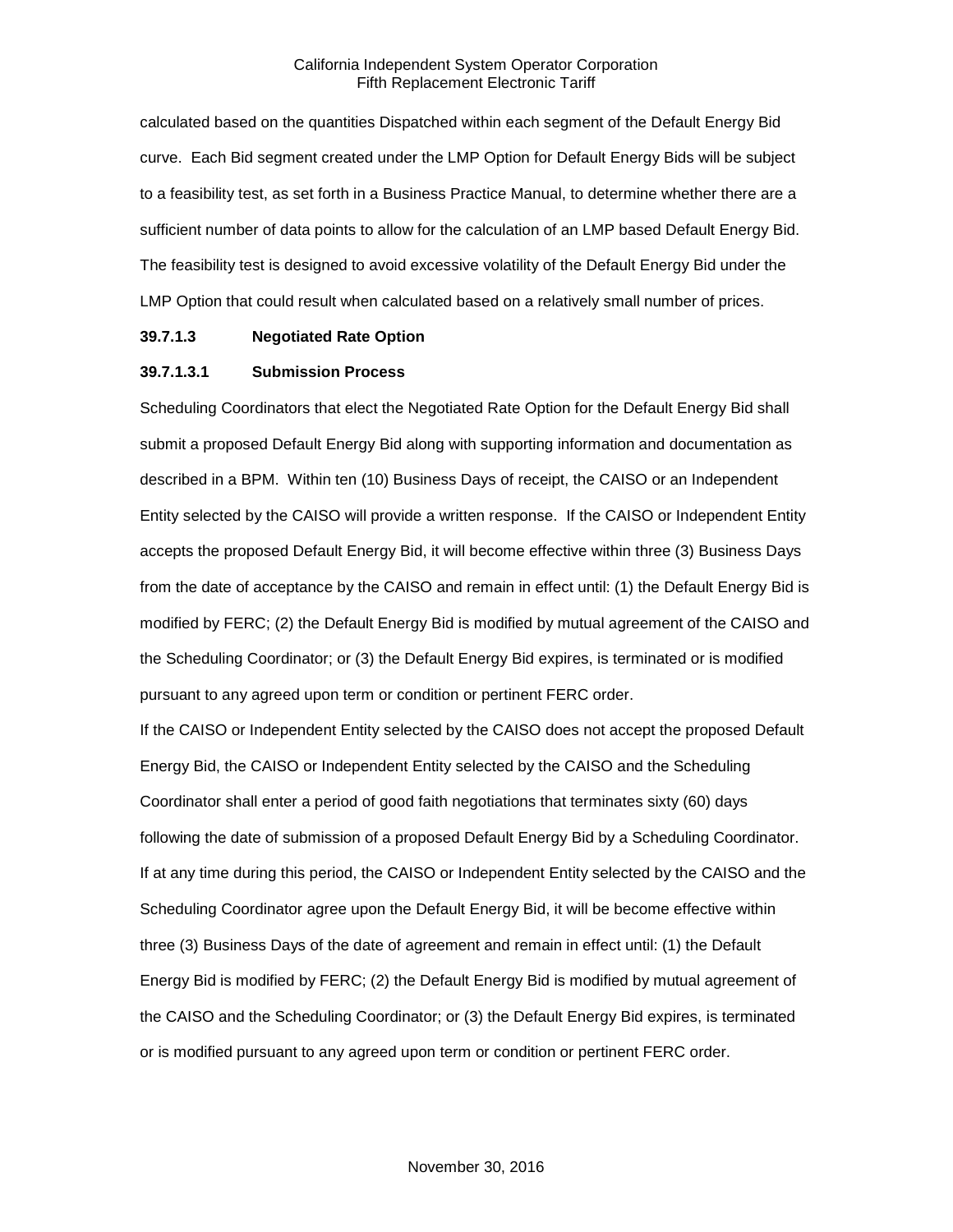If by the end of the sixty (60)-day period the CAISO or Independent Entity selected by the CAISO and the Scheduling Coordinator fail to agree on the Default Energy Bid to be used under the Negotiated Rate Option, the Scheduling Coordinator has the right to file a proposed Default Energy Bid with FERC pursuant to Section 205 of the Federal Power Act.

During the sixty (60)-day period following the submission of a proposed negotiated Default Energy Bid by a Scheduling Coordinator, and pending FERC's acceptance in cases where the CAISO or Independent Entity selected by the CAISO fail to agree on the Default Energy Bid for use under the Negotiated Rate Option and the Scheduling Coordinator filed a proposed Default Energy Bid with FERC pursuant to Section 205 of the Federal Power Act, the Scheduling Coordinator has the option of electing to use any of the other options available pursuant to Section 39.7. If the Scheduling Coordinator does not elect to use any of the other options available pursuant to Section 39.7, or if sufficient data do not exist to calculate a Default Energy Bid using any of these options, the CAISO may establish a temporary Default Energy Bid as specified in Section 39.7.1.5.

## **39.7.1.3.2 Informational Filings With FERC**

The CAISO shall make an informational filing with FERC of any adders or interim adders for major maintenance expenses determined pursuant to Sections 30.4.1.1.1, 30.4.1.1.2, and 30.4.1.1.4, any Default Energy Bids negotiated pursuant to this section, any temporary Default Energy Bids established pursuant to Section 39.7.1.5, or any custom operations and maintenance adders negotiated pursuant to Section 39.7.1.1.2, no later than seven (7) days after the end of the month in which the Default Energy or operations and maintenance values were established.

## **39.7.1.4 Frequently Mitigated Unit Option**

A Frequently Mitigated Unit that is eligible for a Bid Adder may select a fourth Default Energy Bid option, which is equal to the Variable Cost Option plus the Bid Adder as described in Section 39.7.

## **39.7.1.5 Temporary Default Energy Bid**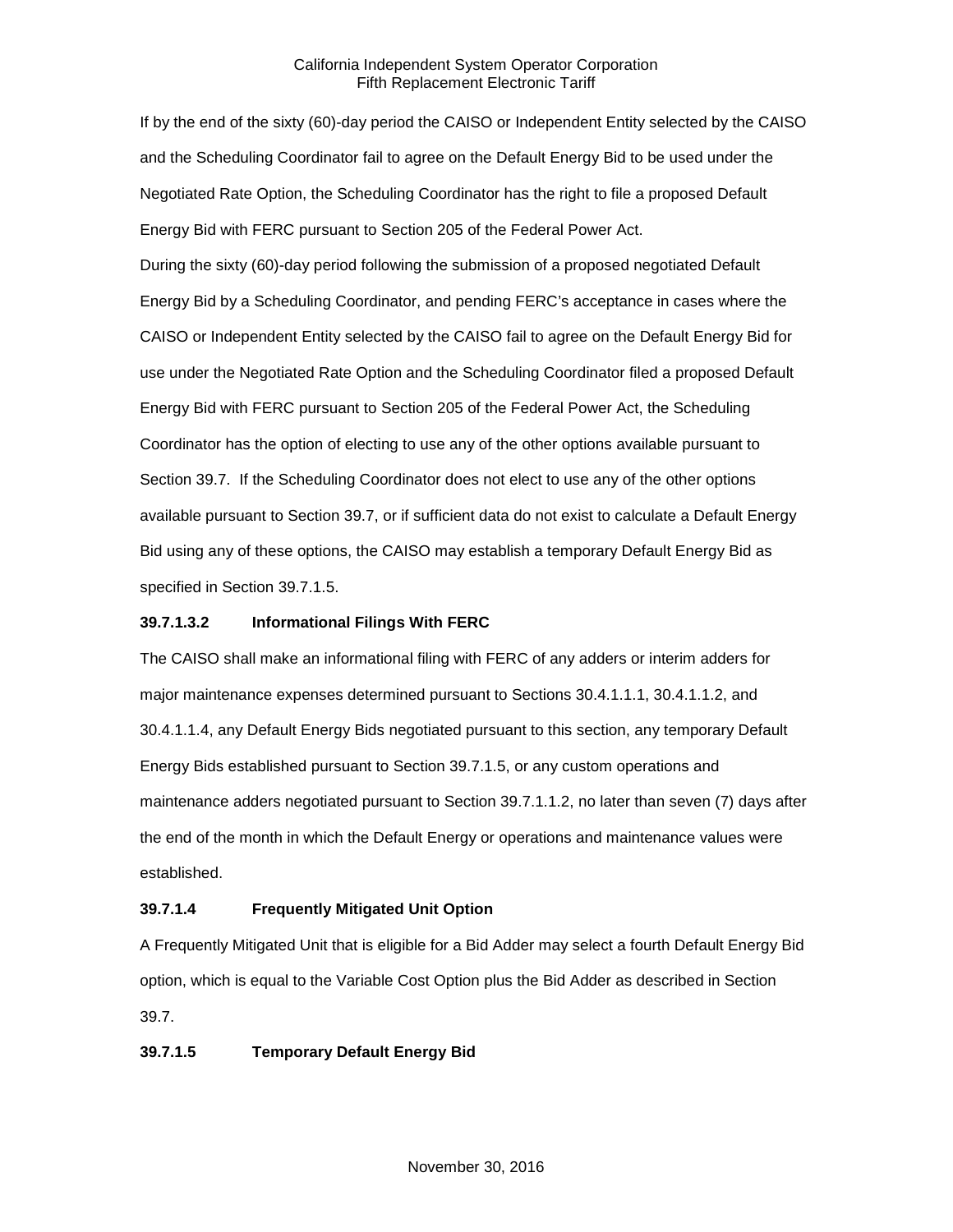If the Scheduling Coordinator does not elect to use any of the other options available pursuant to Section 39.7.1, or if sufficient data do not exist to calculate a Default Energy Bid using any of the available options, the CAISO will first seek to obtain from the Scheduling Coordinator any additional data required for calculating the Default Energy Bid options available pursuant to 39.7.1. If the provision of additional data by a Scheduling Coordinator results in additional or modified Default Energy Bid options pursuant to 39.7.1, the Scheduling Coordinator will have another opportunity to elect one of these options as its temporary Default Energy Bid. If the Scheduling Coordinator does not elect to use any of the options available pursuant to Section 39.7.1, or if sufficient data still do not exist to calculate a Default Energy Bid using any of the available options, the CAISO may establish a temporary Default Energy Bid based on one or more of the following: (1) operating cost data, opportunity cost, and other appropriate input from the Market Participant; (2) the CAISO's estimated operating costs of the Electric Facility, taking the best information available to the CAISO; (3) an appropriate average of competitive Bids of one or more similar Electric Facilities; or (4) any of the other options for determining a Default Energy Bid for which data are available.

#### **39.7.1.6 Default Energy Bids for RMR Units**

The available capacity in excess of the Maximum Net Dependable Capacity (MNDC) specified in the RMR Contract up to the maximum generation capacity (PMax) is subject to Local Market Power Mitigation. The Scheduling Coordinator for the RMR Unit must rank order its preferences between the Variable Cost Option, the LMP Option, and the Negotiated Rate Option, which shall be the default rank order if no rank order is specified by the Scheduling Coordinator. These preferences will be used to determine the Default Energy Bids for the capacity between the MNDC and PMax. RMR Proxy Bids for RMR Units based on contractually specified costs are used in lieu of Default Energy Bids for the contractual RMR Unit capacity between the minimum generating capacity (PMin) and the MNDC. The CAISO or Independent Entity will concatenate these two calculation methodologies (for calculating RMR Proxy Bids and Default Energy Bids for RMR Units) and will adjust them for monotonicity without lowering any price on either curve to create a single Energy Bid Curve to be used in the MPM processes as described in Sections 31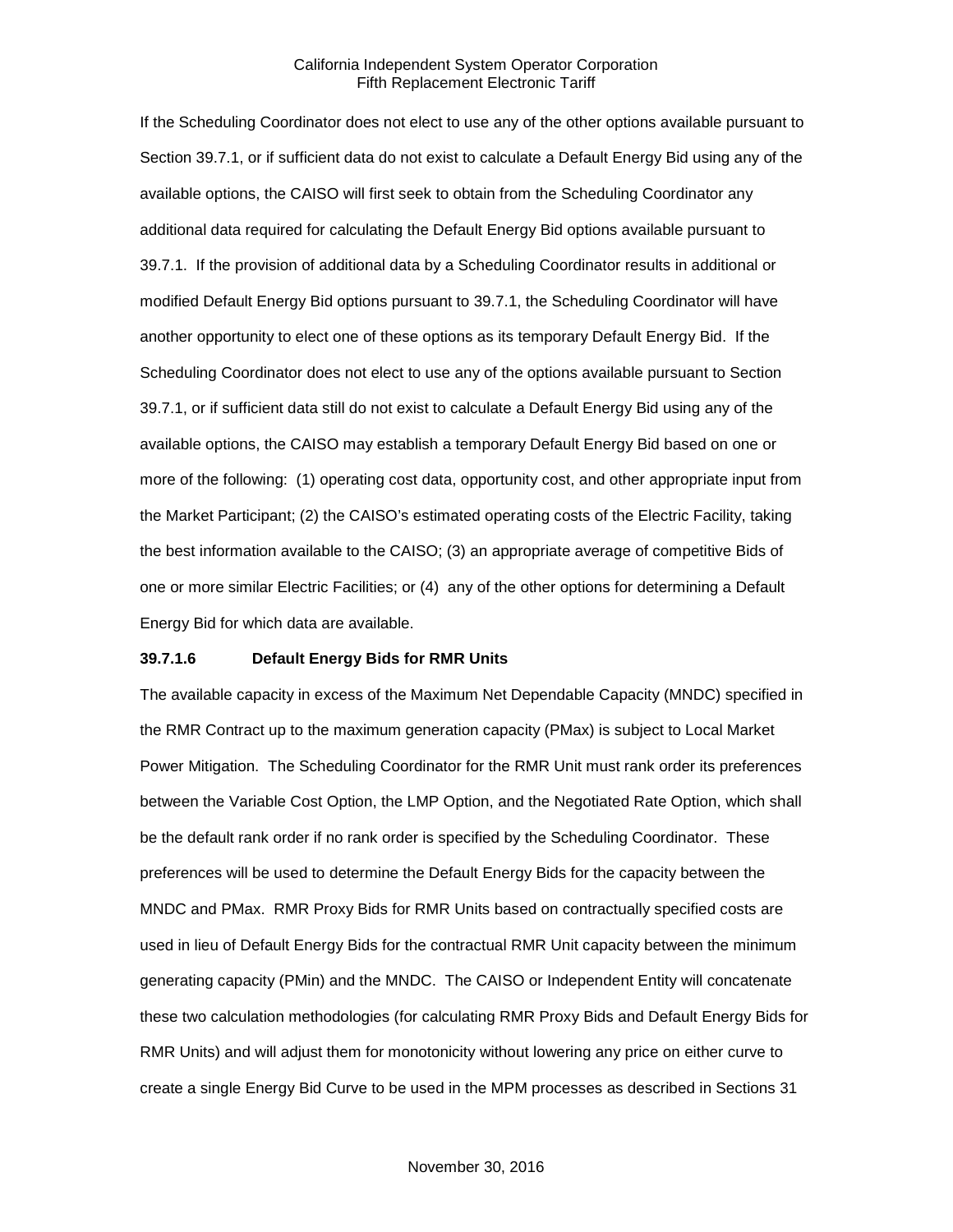and 33 for the DAM and RTM, respectively. RMR Units are not eligible to receive a Bid Adder pursuant to Section 39.8 for contractual RMR Unit capacity between PMin and MNDC.

## **39.7.1.7 Filings with FERC to Recover Actual Marginal Fuel Procurement Costs**

A Scheduling Coordinator for a resource subject to any of the Default Energy Bid Options in Section 39.7.1 may seek to recover actual marginal fuel procurement costs pursuant to a filing with FERC in accordance with Section 30.12.

## <span id="page-16-0"></span>**39.7.2 Competitive Path Designation**

#### **39.7.2.1 Timing of Assessments**

For the DAM and RTM, the CAISO will make assessments and designations of whether Transmission Constraints are competitive or non-competitive as part of the MPM runs associated with the DAM and RTM, respectively. Only binding Transmission Constraints determined by the MPM process will be assessed in the applicable market.

## **39.7.2.2 Criteria**

(A) Notwithstanding the provisions in Section 39.7.2.2(B), when the CAISO enforces the natural gas constraint pursuant to Section 27.11, the CAISO may deem selected internal constraints to be non-competitive for specific days or hours based on its determination that actual electric supply conditions may be non-competitive due to anticipated electric supply conditions in the Southern California Gas Company and San Diego Gas & Electric Company gas regions.

(B) Subject to Section 39.7.3, for the DAM and RTM, a Transmission Constraint will be noncompetitive only if the Transmission Constraint fails the dynamic competitive path assessment pursuant to this Section 39.7.2.2.

(a) Transmission Constraints for the DAM – As part of the MPM process associated with the DAM, the CAISO will designate a Transmission Constraint for the DAM as non-competitive when the fringe supply of counter-flow to the Transmission Constraint from all portfolios of suppliers that are not identified as potentially pivotal is less than the demand for counter-flow to the Transmission Constraint. For purposes of determining whether to designate a Transmission Constraint as non-competitive pursuant to this Section 39.7.2.2(a):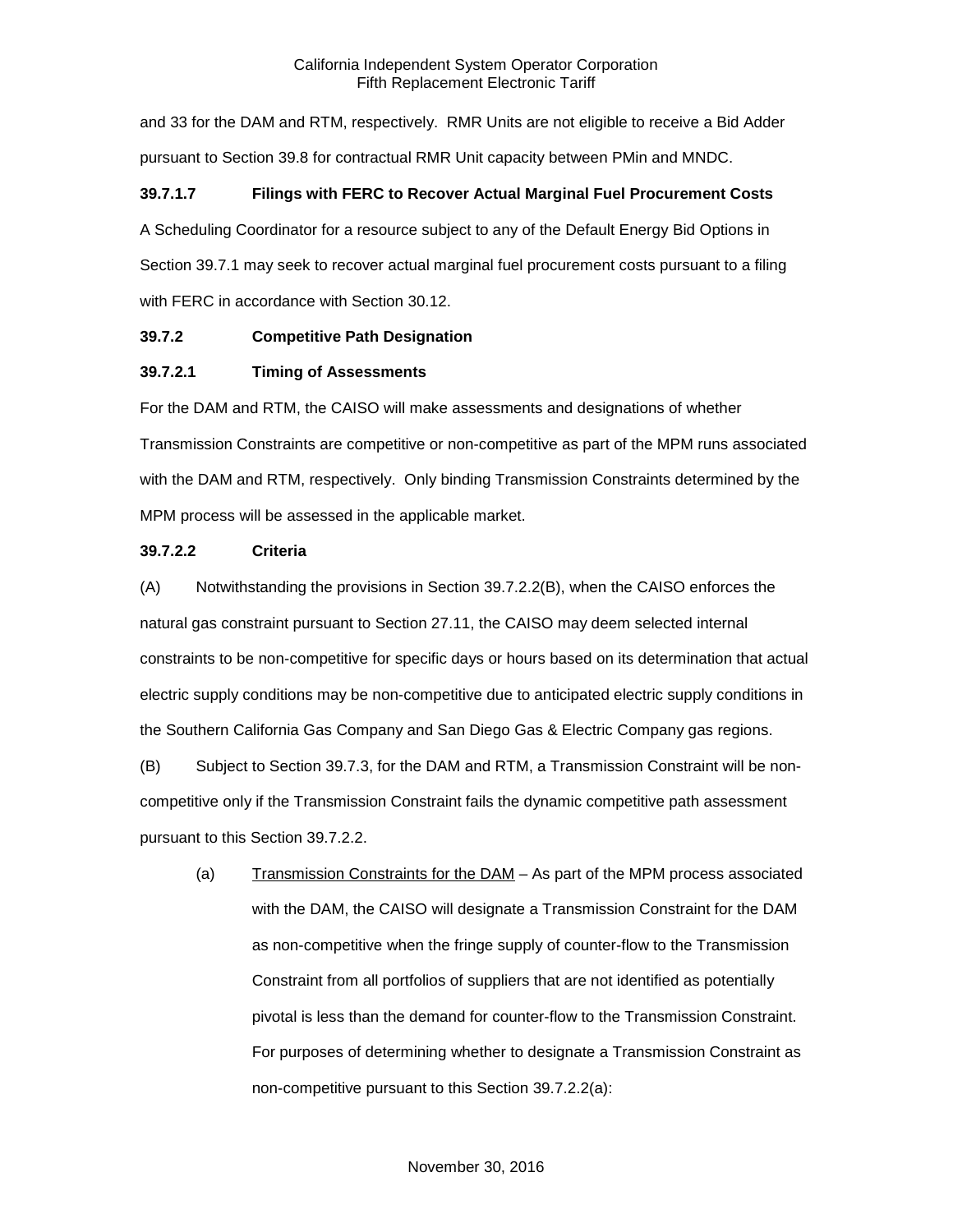- (i) Counter-flow to the Transmission Constraint means the delivery of Power from a resource to the system load distributed reference bus. If counter-flow to the Transmission Constraint is in the direction opposite to the market flow of Power to the Transmission Constraint, the counterflow to the Transmission Constraint is calculated as the shift factor multiplied by the resource's scheduled Power. Otherwise, counter-flow to the Transmission Constraint is zero.
- (ii) Fringe supply of counter-flow to the Transmission Constraint means all available capacity from internal resources not controlled by the identified potentially pivotal suppliers and all internal Virtual Supply Awards not controlled by the identified potentially pivotal suppliers that provide counter-flow to the Transmission Constraint. Available capacity reflects the highest capacity of a resource's Energy Bid adjusted for Self-Provided Ancillary Services and derates.
- (iii) Demand for counter-flow to the Transmission Constraint means all internal dispatched Supply and Virtual Supply Awards that provide counter-flow to the Transmission Constraint.
- (iv) Potentially pivotal suppliers mean the three (3) portfolios of net sellers that control the largest quantity of counter-flow supply to the Transmission Constraint.
- (v) Portfolio means the effective available internal generation capacity under the control of the Scheduling Coordinator and/or Affiliate determined pursuant to Section 4.5.1.1.12 and all effective internal Virtual Supply Awards of the Scheduling Coordinator and/or Affiliate. Effectiveness in supplying counter-flow is determined by scaling generation capacity and/or Virtual Supply Awards by the shift factor from that location to the Transmission Constraint being tested.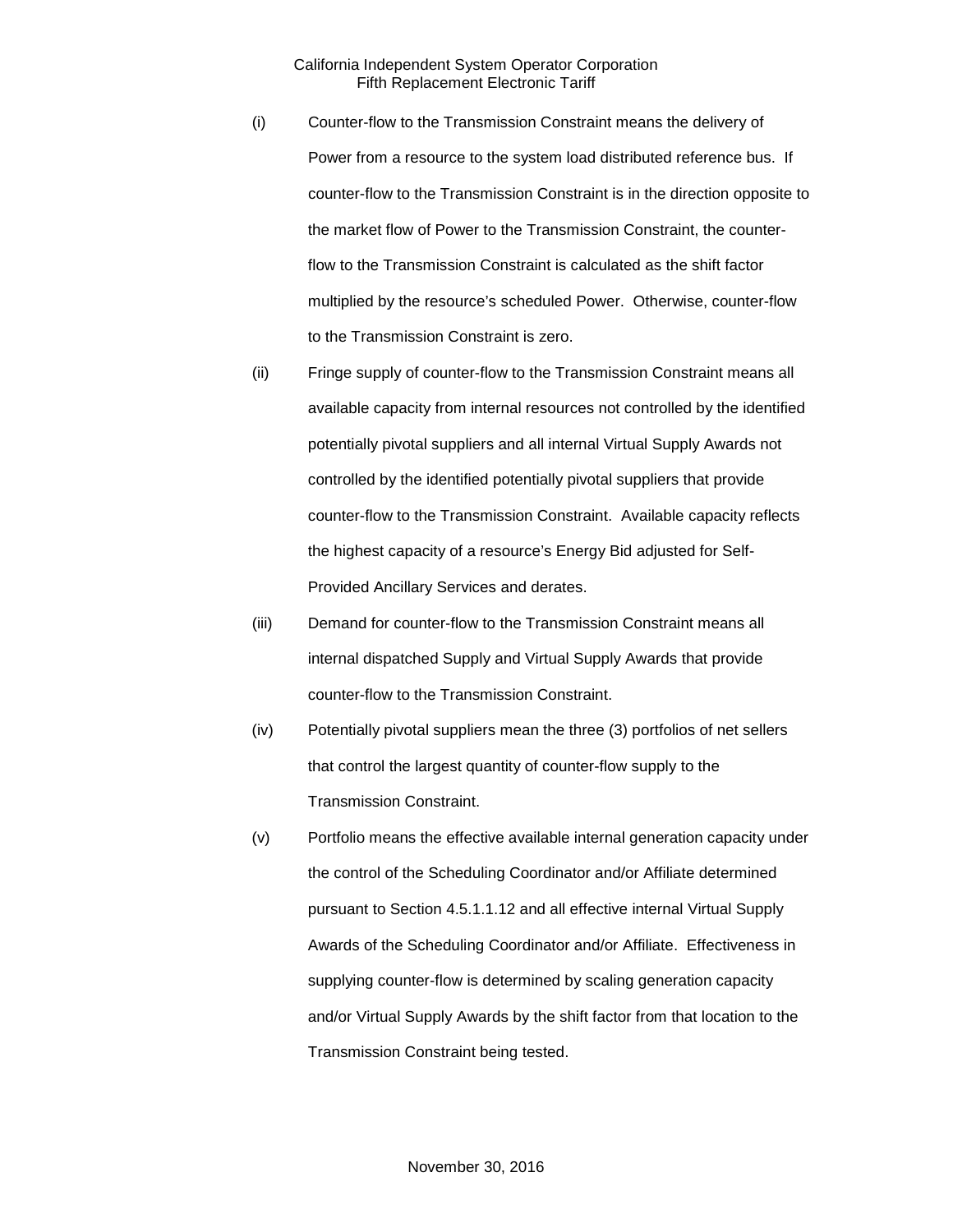- (vi) A portfolio of a net seller means any portfolio that is not a portfolio of a net buyer. A portfolio of a net buyer means a portfolio for which the average daily net value of Measured Demand minus Supply over a twelve (12) month period is positive. The average daily net value is determined for each portfolio by subtracting, for each Trading Day, Supply from Measured Demand and then averaging the daily value for all Trading Days over the twelve (12) month period. The CAISO will calculate whether portfolios are portfolios of net buyers in the third month of each calendar quarter and the calculations will go into effect at the start of the next calendar quarter. The twelve (12) month period used in this calculation will be the most recent twelve (12) month period for which data is available. The specific mathematical formula used to perform this calculation will be set forth in a Business Practice Manual. Market Participants without physical resources will be deemed to be net sellers for purposes of this Section 39.7.2.2(a)(vi).
- (vii) In determining which Scheduling Coordinators and/or Affiliates control the resources in the three (3) identified portfolios, the CAISO will include resources and Virtual Supply Awards directly associated with all Scheduling Coordinator ID Codes associated with the Scheduling Coordinators and/or Affiliates, as well as all resources that the Scheduling Coordinators and/or Affiliates control pursuant to Resource Control Agreements registered with the CAISO as set forth Section 4.5.1.1.13. Resources identified pursuant to Resource Control Agreements will only be assigned to the portfolio of the Scheduling Coordinator that has control of the resource or whose Affiliate has control of the resource pursuant to the Resource Control Agreements.
- (b) Transmission Constraints for the  $RTM As$  part of the MPM processes associated with the RTM, the CAISO will designate a Transmission Constraint for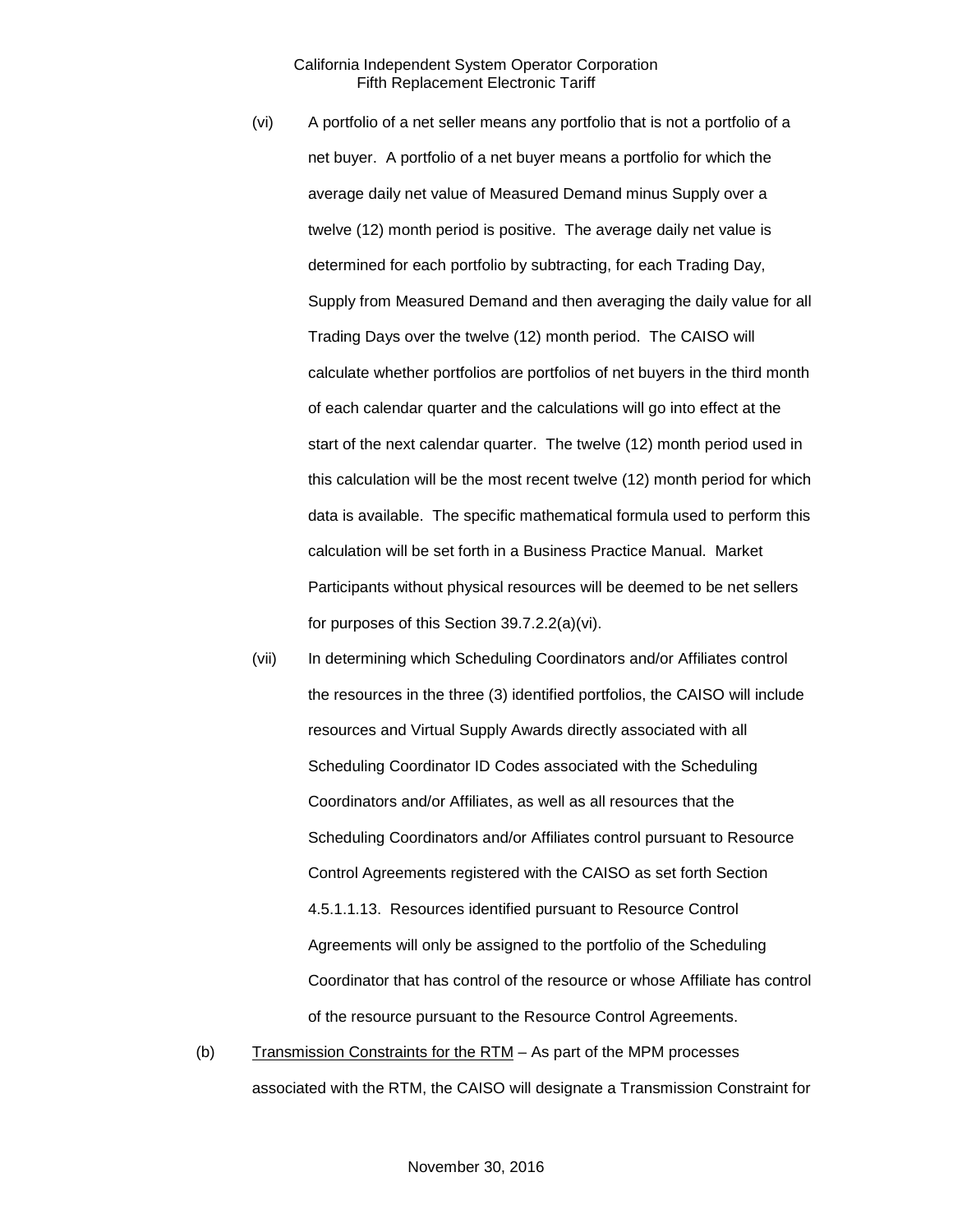the RTM as non-competitive when the sum of the supply of counter-flow from all portfolios of potentially pivotal suppliers to the Transmission Constraint and the fringe supply of counter-flow to the Transmission Constraint from all portfolios of suppliers that are not identified as potentially pivotal is less than the demand for counter-flow to the Transmission Constraint. For purposes of determining whether to designate a Transmission Constraint as non-competitive pursuant to this Section 39.7.2.2(b):

- (i) Counter-flow to the Transmission Constraint has the meaning set forth in Section 39.7.2.2(a)(i).
- (ii) Supply of counter-flow from all portfolios of potentially pivotal suppliers to the Transmission Constraint means the minimum available capacity from internal resources controlled by the identified potentially pivotal suppliers that provide counter-flow to the Transmission Constraint. The minimum available capacity for the current market interval will reflect the greatest amount of capacity that can be physically withheld. The minimum available capacity is the lowest output level the resource could achieve in the current market interval given its dispatch in the last market interval and limiting factors including Minimum Load, Ramp Rate, Self-Provided Ancillary Services, Ancillary Service Awards (in the Real-Time Market only), and derates.
- (iii) Potentially pivotal suppliers mean the three (3) portfolios of net sellers that control the largest quantity of counter-flow supply to the Transmission Constraint that can be withheld. Counter-flow supply to the Transmission Constraint that can be withheld reflects the difference between the highest capacity and the lowest capacity of a resource's Energy Bid (not taking into account the Ramp Rate of the resource), measured from the Dispatch Operating Point for the resource in the immediately preceding fifteen (15) minute FMM interval (taking into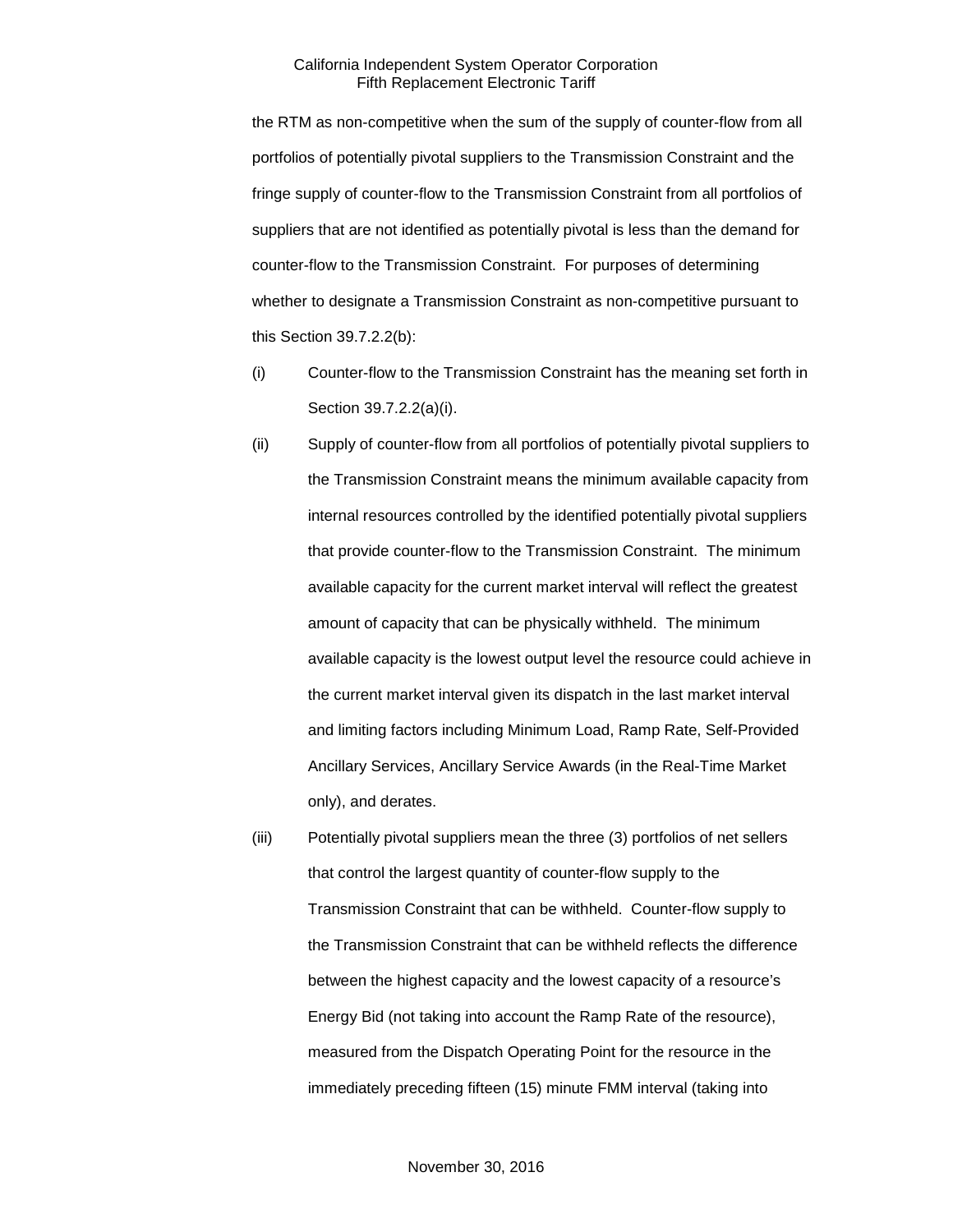account the Ramp Rate of the resource), adjusted for Self-Provided Ancillary Services and derates in determining whether to designate a Transmission Constraint as non-competitive for the RTM, or adjusted for Ancillary Service Awards and derates in determining whether to designate a Transmission Constraint as non-competitive for the RTM. In determining whether to designate a Transmission Constraint as noncompetitive for the RTM, counter-flow supply to the Transmission Constraint that can be withheld also reflects the PMin of each Short Start Unit with a Start-Up Time of sixty (60) minutes or less that was off-line in the immediately preceding fifteen (15) minute interval of the FMM. In determining whether to designate a Transmission Constraint as noncompetitive for the RTM, counter-flow supply to the Transmission Constraint that can be withheld also reflects the PMin of each Short Start Unit with a Start-Up Time of fifteen (15) minutes or less that was off-line in the immediately preceding fifteen (15) minute interval.

- (iv) Portfolio means the effective available internal generation capacity under the control of the Scheduling Coordinator and/or Affiliate determined pursuant to Sections 4.5.1.1.12 and 39.7.2.2(a)(vii). Effectiveness in supplying counter-flow is determined by scaling generation capacity by the shift factor from that location to the Transmission Constraint being tested.
- (v) A portfolio of a net seller has the meaning set forth in Section 39.7.2.2(a)(vi).
- (vi) Fringe supply of counter-flow to the Transmission Constraint means all available capacity from internal resources not controlled by the identified potentially pivotal suppliers that provide counter-flow to the Transmission Constraint. Available capacity reflects the highest capacity of a resource's Energy Bid (not taking into account the Ramp Rate of the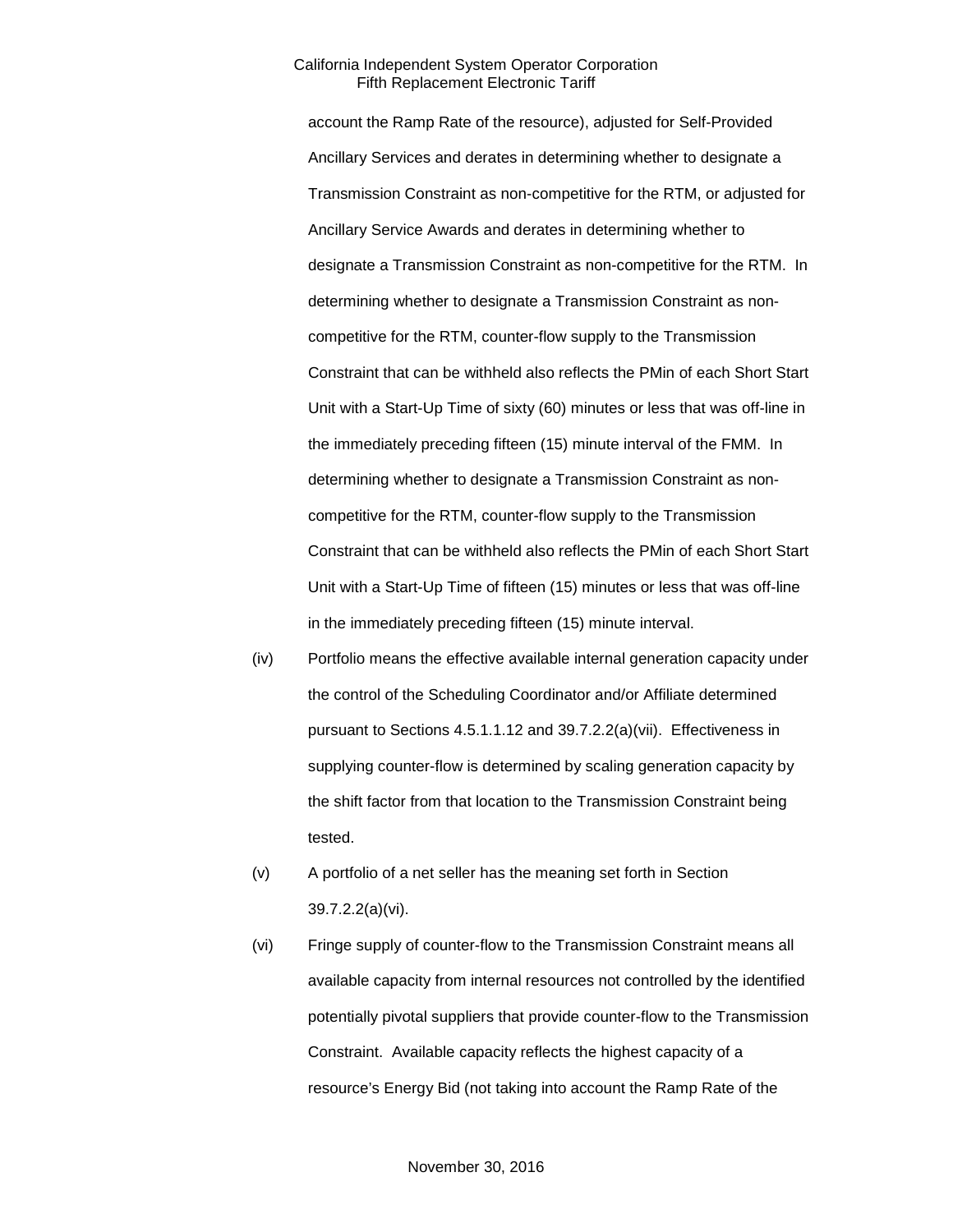resource), measured from the Dispatch Operating Point for the resource in the immediately preceding fifteen (15) minute interval of the FMM (taking into account the Ramp Rate of the resource), adjusted for Self-Provided Ancillary Services and derates in determining whether to designate a Transmission Constraint as non-competitive for the RTM, or adjusted for Ancillary Service Awards and derates in determining whether to designate a Transmission Constraint as non-competitive for the RTM.

(vii) Demand for counter-flow to the Transmission Constraint means all internal dispatched Supply that provides counter-flow to the Transmission Constraint.

## <span id="page-21-0"></span>**39.7.3 Default Competitive Path Designations**

The CAISO will maintain default competitive path designation sets for the Day-Ahead Market and for the Real-Time Market, which the CAISO will use in order to determine the competitiveness or non-competitiveness of Transmission Constraints under two circumstances: (1) in the event of a failure of the CAISO Markets software to perform an assessment of whether Transmission Constraints are competitive or non-competitive pursuant to Section 39.7.2; and (2) in order to determine whether Exceptional Dispatches are related to a non-competitive Transmission Constraint for purposes of mitigation of Exceptional Dispatches of resources under Section 39.10(1). Default competitive path designations will be determined pursuant to the methodology set forth in this Section 39.7.3 and will be updated no less frequently than once every seven (7) days. Until the CAISO has developed sufficient information to develop default competitive path designations, the CAISO will continue to utilize the most recent list of competitive path designations determined prior to the effective date of this tariff provision.

## **39.7.3.1 Methodology for Determining Day-Ahead Default Competitive Path Designations for Transmission Constraints Other Than Path 15 and Path 26 Transmission Constraints**

The CAISO will designate a Transmission Constraint other than the Path 15 Transmission Constraint or the Path 26 Transmission Constraint as competitive for purposes of determining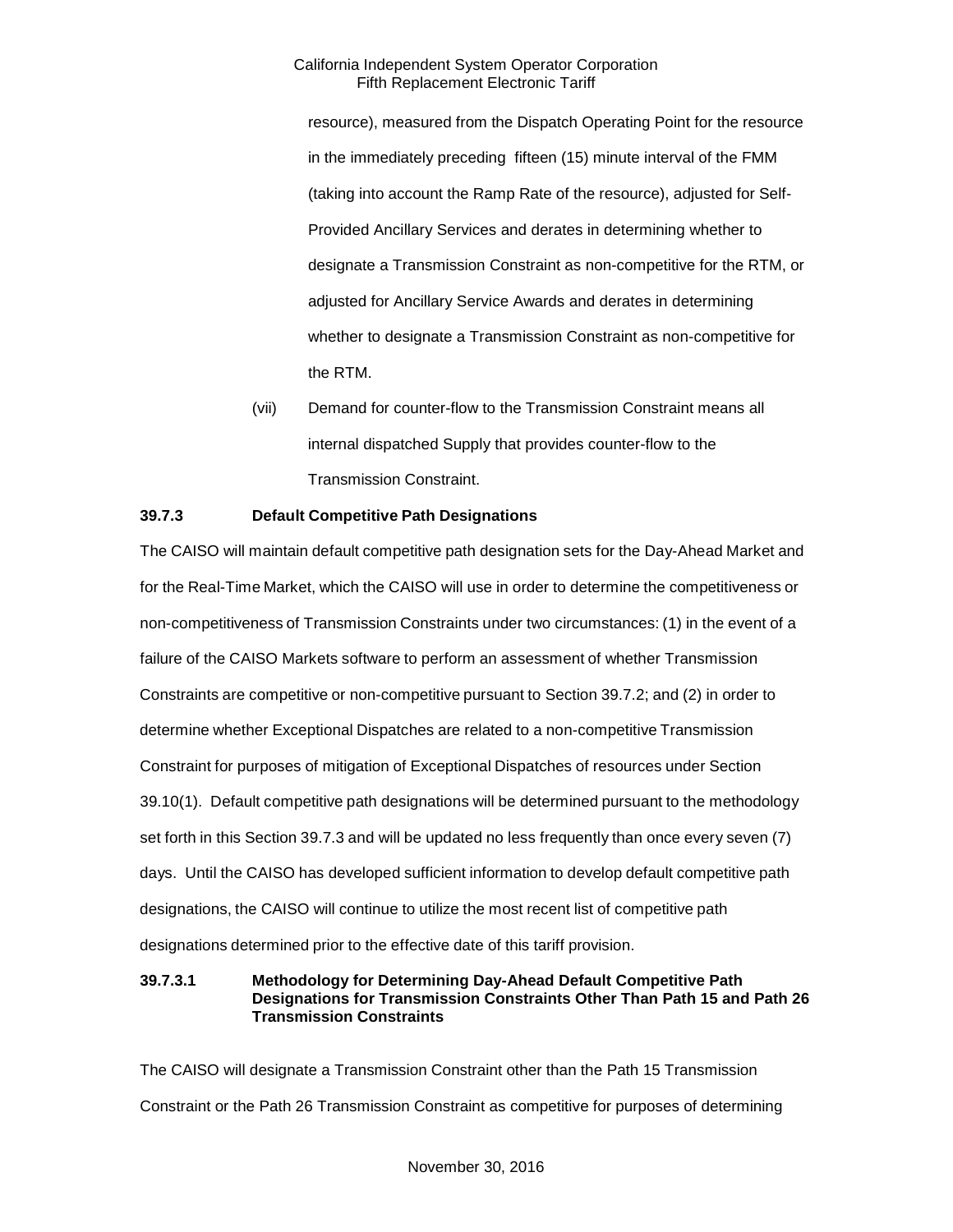default competitive path designations for the Day-Ahead Market only if both of the following conditions are met:

- (1) Congestion occurred on the Transmission Constraint in ten (10) or more hours of the days for which the Transmission Constraint was tested for competitiveness pursuant to Section 39.7.2; and
- (2) the Transmission Constraint was deemed competitive pursuant to Section 39.7.2 in seventy-five (75) percent or more of the instances in which the Transmission Constraint was binding when tested. These calculations will be made utilizing data from the Day-Ahead Market for the most recent sixty (60) Trading Days for which data is available. The CAISO will designate a Transmission Constraint other than the Path 15 Transmission Constraint or the Path 26 Transmission Constraint as non-competitive if the CAISO lacks sufficient data to determine whether the occurrences set forth in Sections 39.7.3.1(1) and 39.7.3.1(2) took place on the Transmission Constraint over the sixty (60) Trading Day period.

## **39.7.3.2 Methodology for Determining HASP/RTM Default Competitive Path Designations for Transmission Constraints Other Than Path 15 and Path 26 Transmission Constraints**

The CAISO will designate a Transmission Constraint other than the Path 15 Transmission Constraint or the Path 26 Transmission Constraint as competitive for purposes of determining default competitive path designations for the HASP/RTM only if both of the following conditions are met:

- (1) Congestion occurred on the Transmission Constraint in ten (10) or more of the hours for which the Transmission Constraint was tested for competitiveness pursuant to Section 39.7.2; and
- (2) the Transmission Constraint was deemed competitive pursuant to Section 39.7.2 in seventy-five (75) percent or more of the instances in which the Transmission Constraint was binding when tested.

These calculations will be made utilizing data from the Real-Time Market for the most recent sixty

(60) Trading Days for which data is available. If the Transmission Constraint was binding during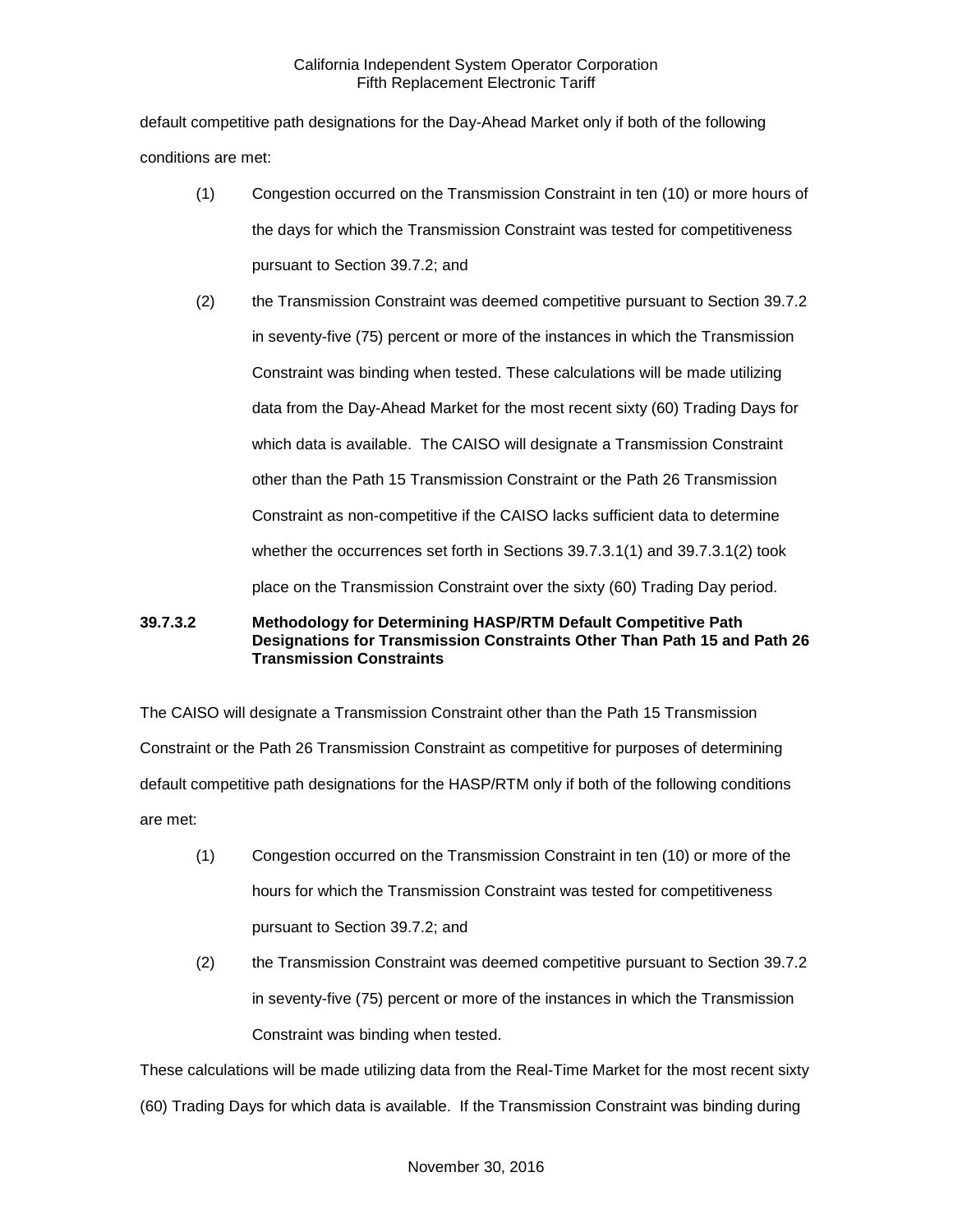any 15-minute interval during an hour, then the Transmission Constraint will be deemed to be binding for the entire hour. If the Transmission Constraint was determined to be non-competitive during any 15-minute interval during an hour, then the Transmission Constraint will be deemed to be non-competitive for the entire hour. The CAISO will designate a Transmission Constraint other than the Path 15 Transmission Constraint or the Path 26 Transmission Constraint as noncompetitive if the CAISO lacks sufficient data to determine whether the occurrences set forth in Sections 39.7.3.2(1) and 39.7.3.2(2) took place on the Transmission Constraint over the sixty (60) Trading Day period.

## **39.7.3.3 Methodology for Determining Day-Ahead Default Competitive Path Designations for Path 15 and Path 26 Transmission Constraints**

The CAISO will designate the Path 15 Transmission Constraint or the Path 26 Transmission Constraint as competitive for purposes of determining default competitive path designations for the Day-Ahead Market unless both of the following conditions are met:

- (1) Congestion occurred on the Transmission Constraint in ten (10) or more hours of the days for which the Transmission Constraint was tested for competitiveness pursuant to Section 39.7.2; and
- (2) the Transmission Constraint was deemed competitive pursuant to Section 39.7.2 in fewer than seventy-five (75) percent of the instances in which the Transmission Constraint was binding when tested.

These calculations will be made utilizing data from the MPM for the Day-Ahead Market for the most recent sixty (60) Trading Days for which data is available. The CAISO will designate the Path 15 Transmission Constraint or the Path 26 Transmission Constraint as competitive if the CAISO lacks sufficient data to determine whether the occurrences set forth in Sections 39.7.3.3(1) and 39.7.3.3(2) took place on the Transmission Constraint over the sixty (60) Trading Day period.

## **39.7.3.4 Methodology for Determining RTM Default Competitive Path Designations for Path 15 and Path 26 Transmission Constraints**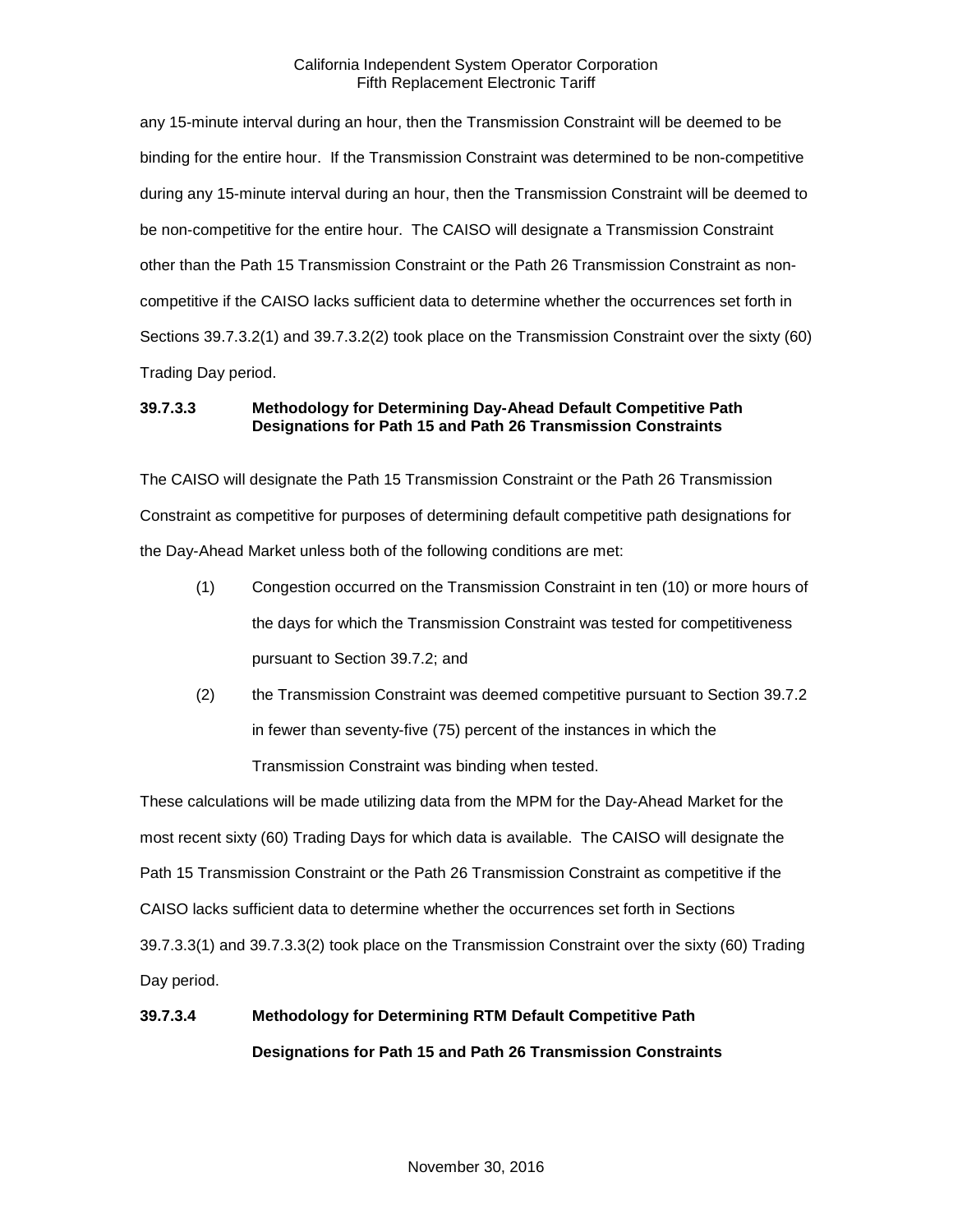The CAISO will designate the Path 15 Transmission Constraint or the Path 26 Transmission Constraint as competitive for purposes of determining default competitive path designations for the RTM unless both of the following conditions are met:

- (1) Congestion occurred on the Transmission Constraint in ten (10) or more of the hours for which the Transmission Constraint was tested for competitiveness pursuant to Section 39.7.2; and
- (2) the Transmission Constraint was deemed competitive pursuant to Section 39.7.2 in fewer than seventy-five (75) percent of the instances in which the Transmission Constraint was binding when tested.

These calculations will be made utilizing data from the MPM for the Real-Time Market for the most recent sixty (60) Trading Days for which data is available. If the Transmission Constraint was binding during any 15-minute interval during an hour, then the Transmission Constraint will be deemed to be binding for the entire hour. If the Transmission Constraint was determined to be non-competitive during any 15-minute interval during an hour, then the Transmission Constraint will be deemed to be non-competitive for the entire hour. The CAISO will designate the Path 15 Transmission Constraint or the Path 26 Transmission Constraint as competitive if the CAISO lacks sufficient data to determine whether the occurrences set forth in Sections 39.7.3.4(1) and 39.7.3.4(2) took place on the Transmission Constraint over the sixty (60) Trading Day period.

#### <span id="page-24-0"></span>**39.8 Eligibility For Bid Adder**

A Scheduling Coordinator submitting Bids for Generating Units is eligible to have a Bid Adder applied to a Generating Unit for the next operating month if the criteria in Section 39.8.1 are met as determined on a monthly basis in the preceding month.

#### <span id="page-24-1"></span>**39.8.1 Bid Adder Eligibility Criteria**

To receive a Bid Adder, a Generating Unit must: (i) have a Mitigation Frequency that is greater than eighty (80) percent in the previous twelve (12) months; and (ii) must not have a contract to be a Resource Adequacy Resource for its entire Net Qualifying Capacity, or be designated under the CPM for its entire Eligible Capacity, or be subject to an obligation to make capacity available under this CAISO Tariff. If a Generating Unit is designated under the CPM for a portion of its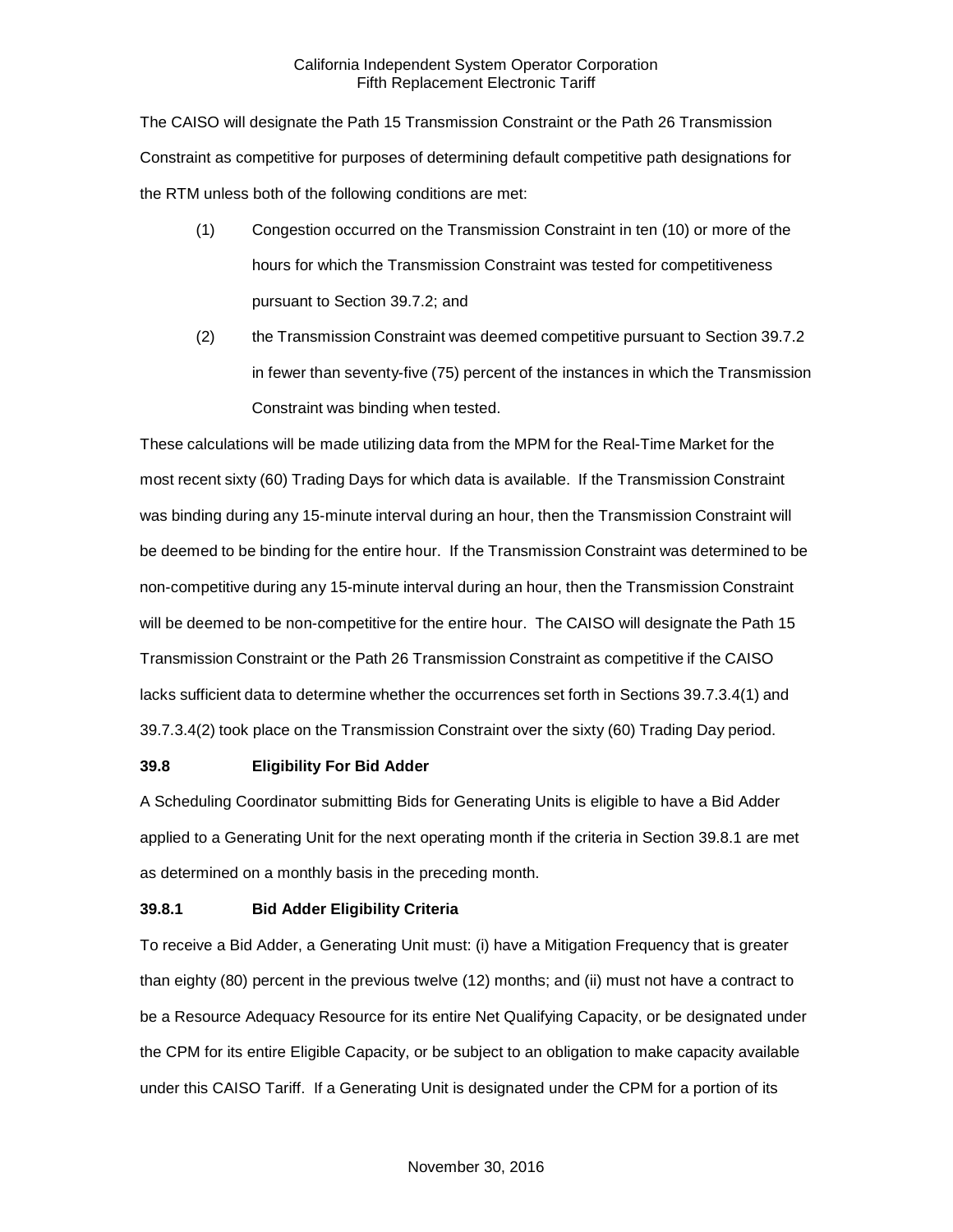Eligible Capacity, the provisions of this section apply only to the portion of the capacity not designated. Scheduling Coordinators for Generating Units seeking to receive Bid Adders must further agree to be subject to the Frequently Mitigated Unit option for a Default Energy Bid. Run hours are those hours during which a Generating Unit has positive metered output. Generating Units that received RMR Dispatches and/or incremental Bids dispatched out of economic merit order to manage local Congestion in an hour prior to the effective date of this Section will have that hour counted as a mitigated hour in their Mitigation Frequency. After the first twelve (12) months from the effective date of this Section, the Mitigation Frequency will be based entirely on a Generating Unit being mitigated under the MPM procedures in Sections 31 and 33.

#### <span id="page-25-0"></span>**39.8.2 New Generating Units**

For new Generating Units, with less than twelve (12) months of operation, determination of eligibility for the Bid Adder will be based on data beginning with the first date the Generating Unit participated in the CAISO Markets through the end date of the period for which the Mitigation Frequency is being calculated. The 200 run hour criteria will be pro-rated for the proportion of a twelve (12)-month period that the new Generating Unit submitted effective Bids in the CAISO markets.

#### <span id="page-25-1"></span>**39.8.3 Bid Adder Values**

The value of the Bid Adder will be either: (i) a unit-specific value determined in consultation with the CAISO or an independent entity selected by the CAISO, or (ii) a default Bid Adder of \$24/MWh. For Generating Units with a portion of their capacity identified as meeting an LSE's Resource Adequacy Requirements, that Generating Unit's Bid Adder value will be reduced by the percent of the Generating Unit's capacity that is identified as meeting an LSE's Resource Adequacy Requirements. The reduced Bid Adder will be applied to that Generating Unit's entire Default Energy Bid Curve.

#### <span id="page-25-2"></span>**39.9 CRR Monitoring And Affiliate Disclosure Requirements**

The CAISO will monitor the CRR holdings and CAISO Markets activity for anomalous market behavior, gaming, or exercise of market power resulting from CRR ownership concentrations that are not aligned with actual transmission usage as a result of secondary market auction outcomes.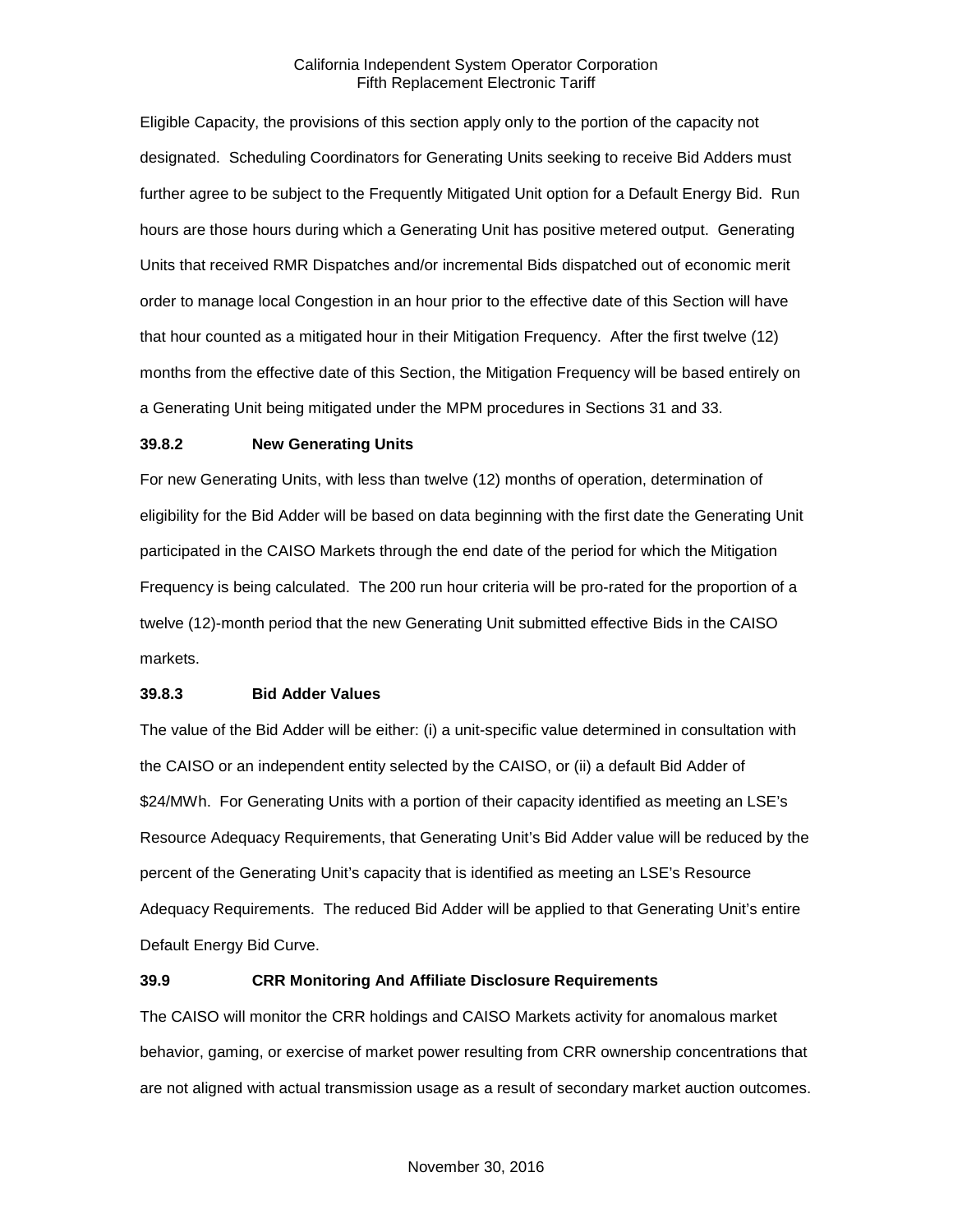If the CAISO identifies such behavior it may seek FERC approval to impose position limits on the total number or MW quantity of CRRs that may be held by any single entity and its Affiliates. Each CRR Holder or Candidate CRR Holder must notify the CAISO of any Affiliate that is a CRR Holder, Candidate CRR Holder, or Market Participant, any Affiliate that participates in an organized electricity market in North America, and any guarantor of any such Affiliate.

## <span id="page-26-0"></span>**39.10 Mitigation Of Exceptional Dispatches Of Resources**

The CAISO shall apply Mitigation Measures to Exceptional Dispatches of resources when such resources are committed or dispatched under Exceptional Dispatch for purposes of: (1) addressing reliability requirements related to non-competitive Transmission Constraints; (2) ramping resources with Ancillary Services Awards or RUC Capacity to a dispatch level that ensures their availability in Real-Time; (3) ramping resources to their Minimum Dispatchable Level in Real-Time; and (4) addressing unit-specific environmental constraints not incorporated into the Full Network Model or the CAISO's market software that affect the dispatch of Generating Units in the Sacramento Delta and are commonly known as "Delta Dispatch".

## <span id="page-26-1"></span>**39.10.1 Measures For Resources Eligible For Supplemental Revenues**

In all cases where a resource is subject to Mitigation Measures under Section 39.10, and the resource is eligible for supplemental revenues pursuant to Section 39.10.3, Exceptional Dispatch Energy delivered by the resource shall be settled as set forth in either Section 11.5.6.7.1 or Section 11.5.6.7.3, whichever is applicable.

#### <span id="page-26-2"></span>**39.10.2 Resources Not Eligible For Supplemental Revenues**

In all cases where a resource is subject to Mitigation Measures under Section 39.10, and the resource is not eligible for supplemental revenues pursuant to Section 39.10.3, Exceptional Dispatch Energy delivered by the resource shall be settled as set forth in either Section 11.5.6.7.2 or Section 11.5.6.7.3, whichever is applicable.

## <span id="page-26-3"></span>**39.10.3 Eligibility For Supplemental Revenues**

Except as provided in Section 39.10.4, a resource that is committed or dispatched under Exceptional Dispatch shall be eligible for supplemental revenues only during such times that the capacity from the resource dispatch under Exceptional Dispatch is Eligible Capacity, the Eligible